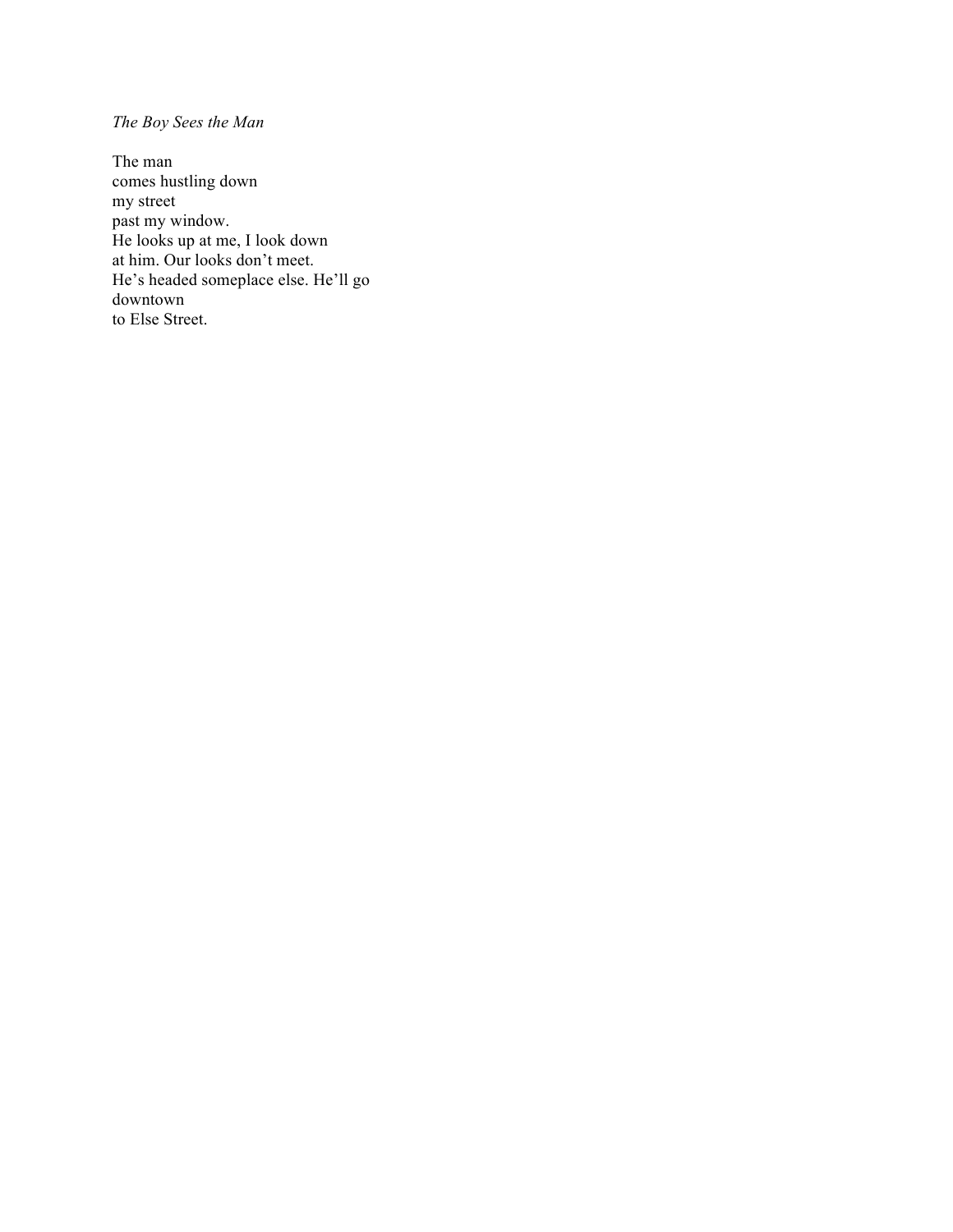## *The Man Sees the Boy*

The shortest line between home and subway is this straight street of strangers, All the windows have eyes, and I have eyes for none. That boy looking down, have I seen him before? Should I smile? Wave? I look straight ahead. I must get to the corner.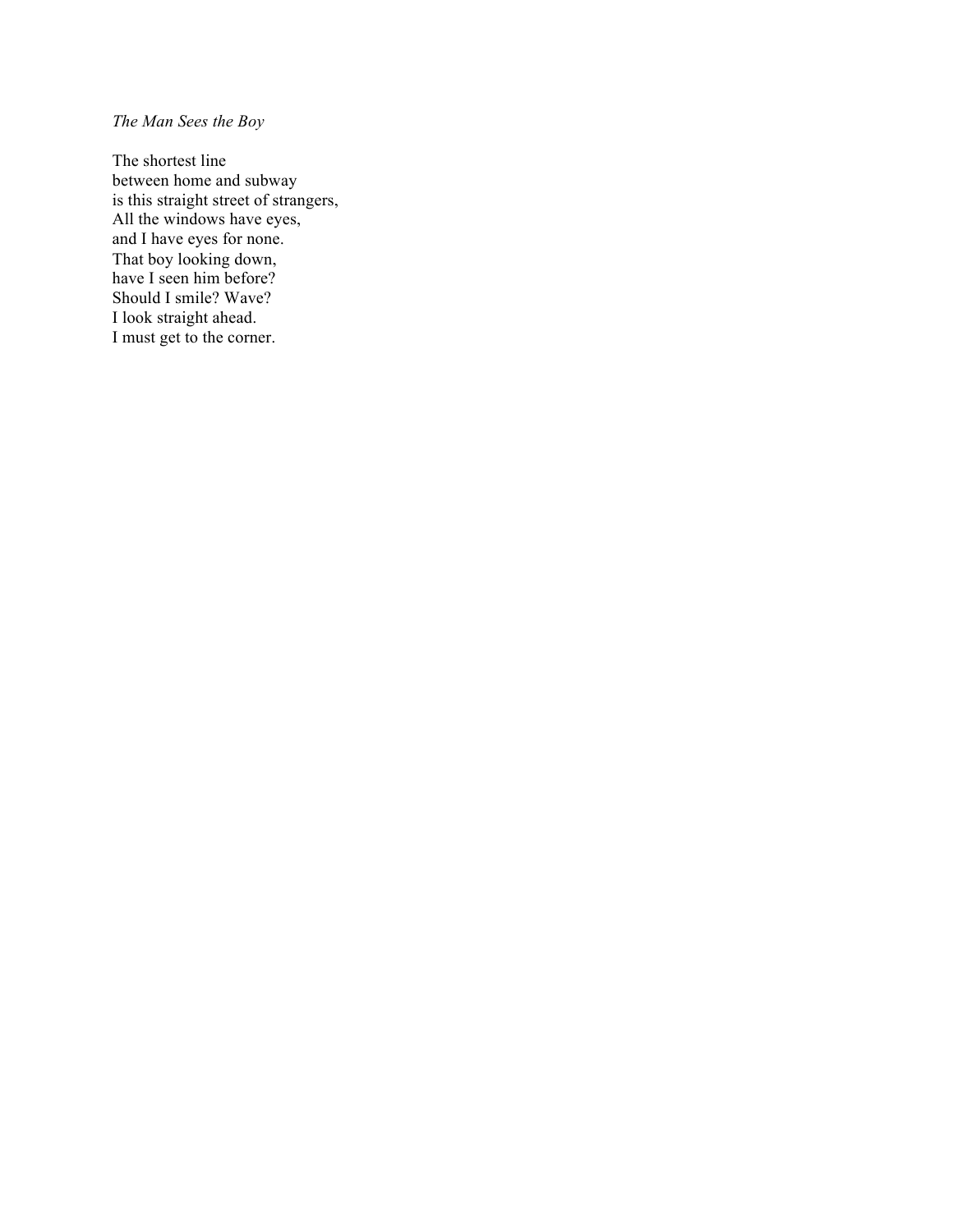*A Trash Can's All Right for Basketball*

A trash can's all right for basketball but not if it's empty. Every time you sink one you have to lean way over to get the ball. It's hard on the ribs. If you don't want to lean, keep your city clean.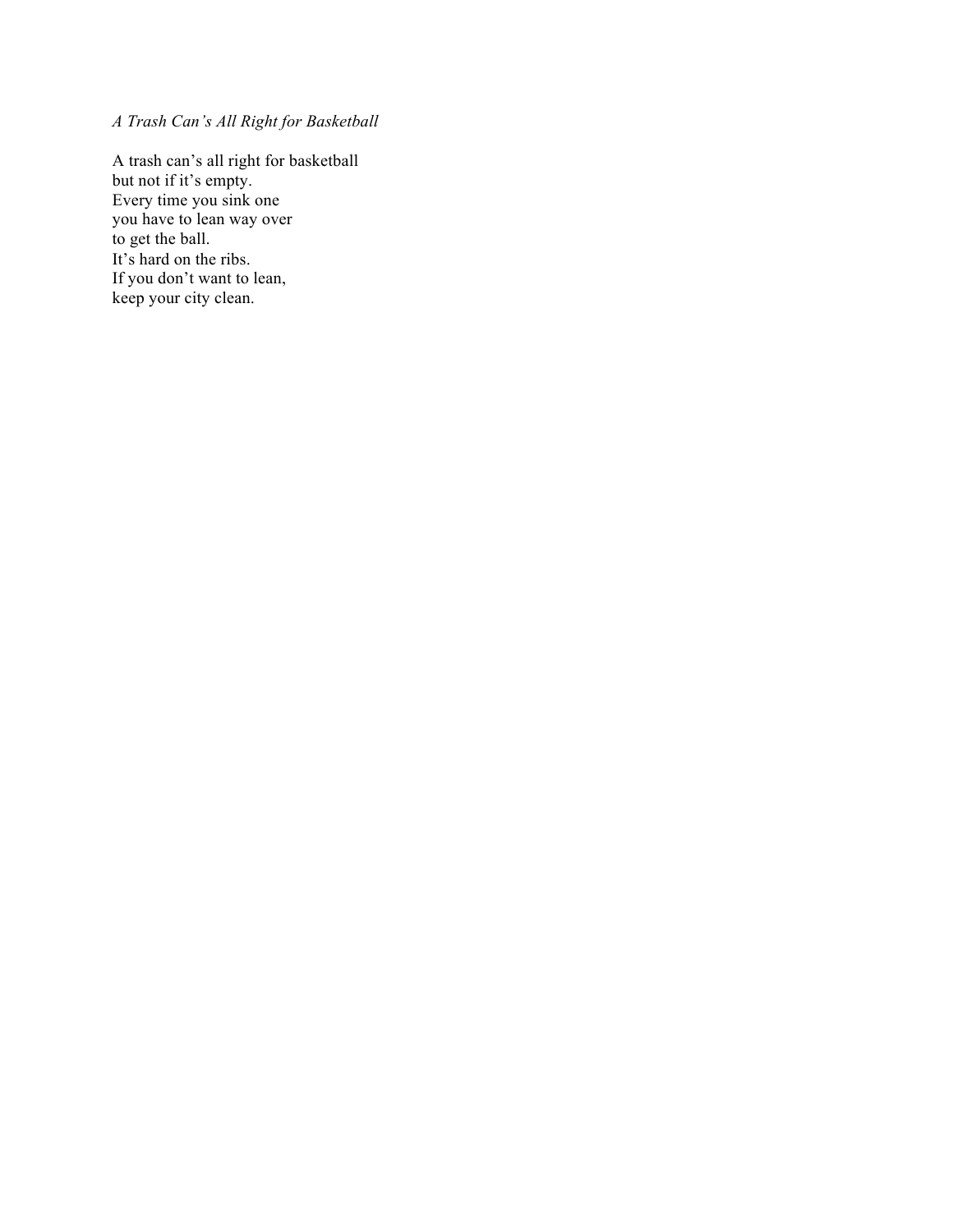*Bananas* The man at the store, he's scared I'll steal his bananas if he just blinks. Me, I'm scared too.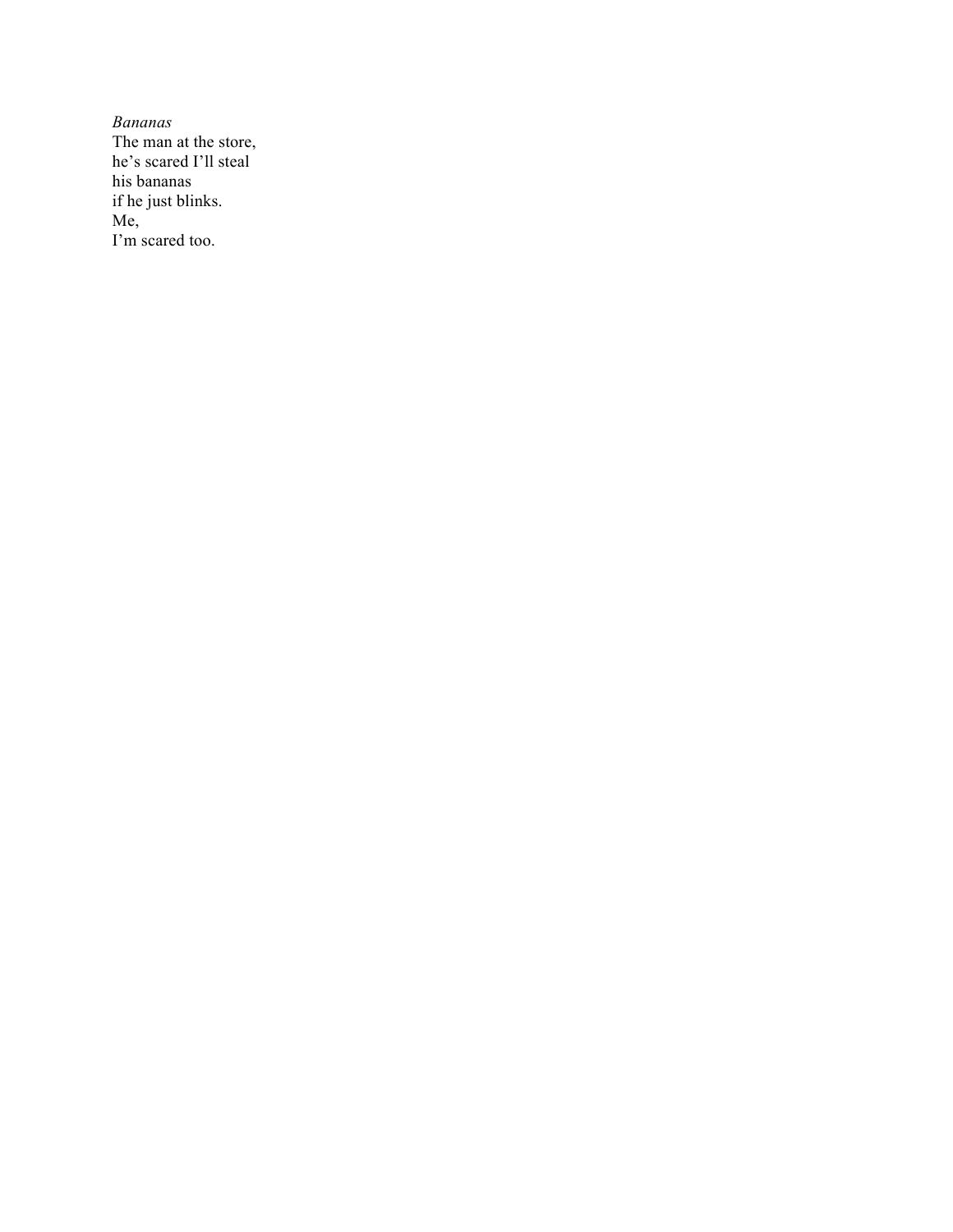## *The Things I've Done!*

The things I've done the things I've done, who will believe me? The things I've thought and not been caught, no one will believe me. The times I've lied the things I've tried, you won't believe me. The blood that's run the fights I've won the things I've done Believe me!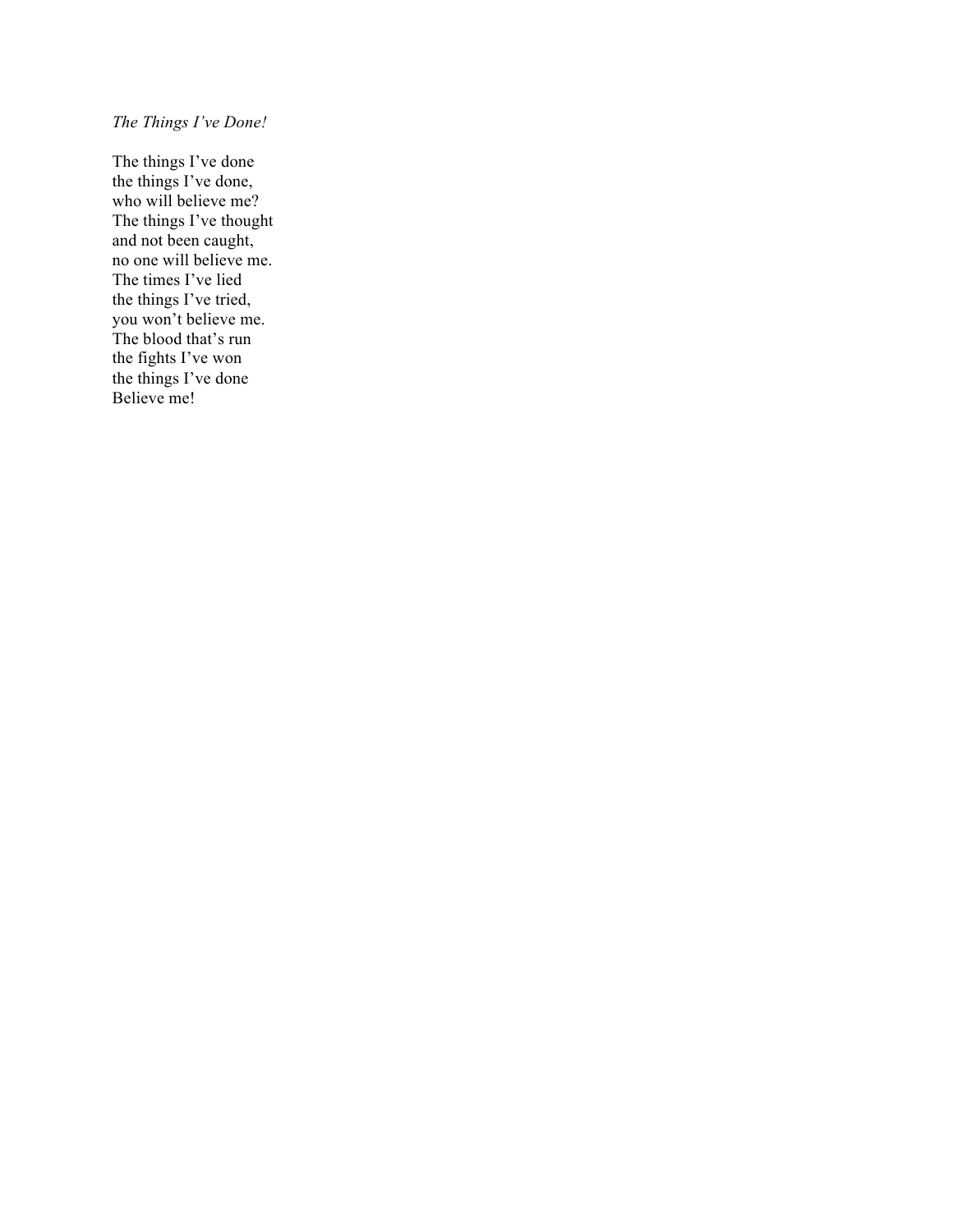*Dreams*

People say things you dream can turn out true. Some of the things I've been dreaming, they'd better not.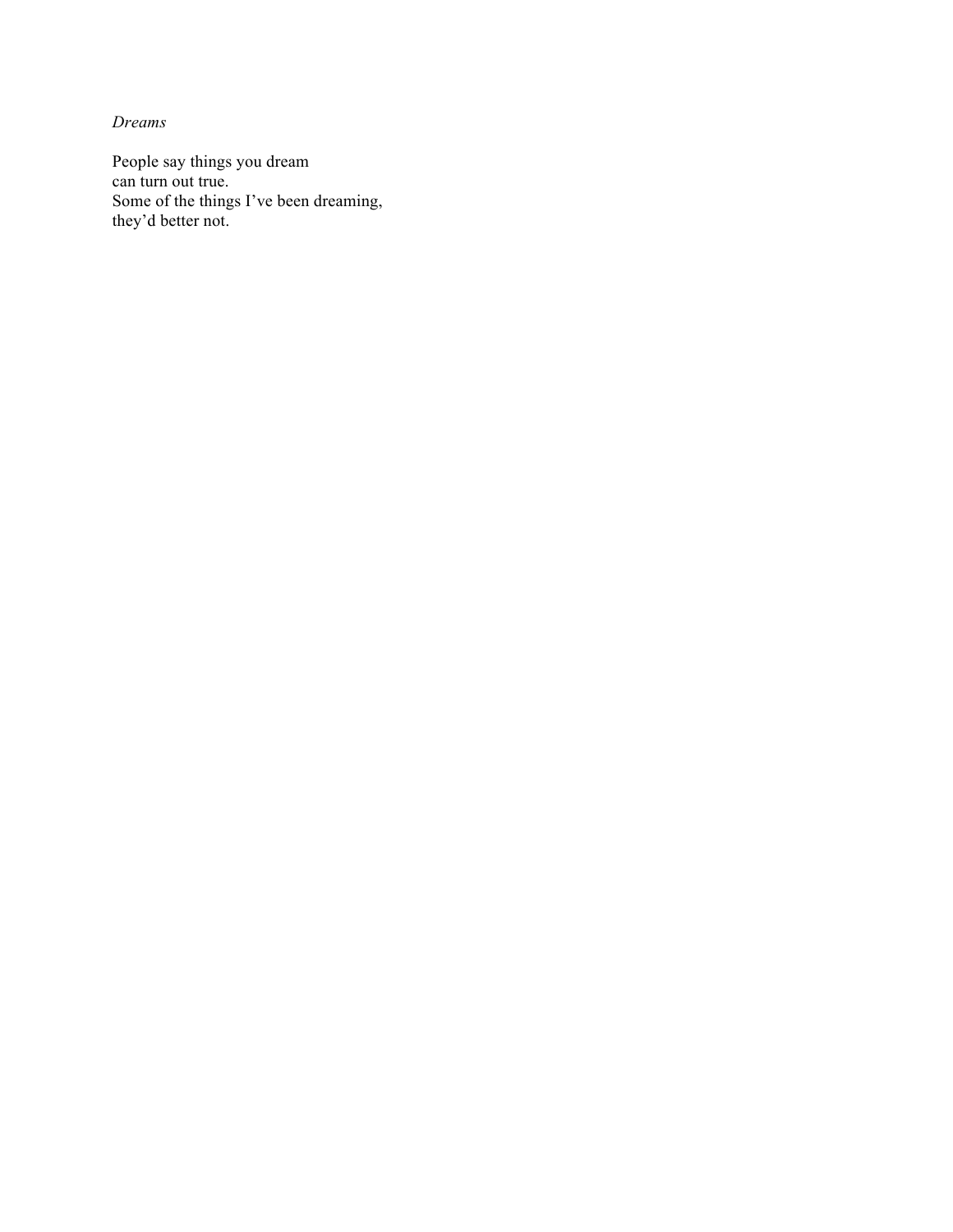*Cakes*

*Angel cake is white, devil's cake is brown. Turn it around.*

If I eat too much cake and get sick and die my friends won't wear black. They'll mourn with a rainbow. They'll wear wide ties all the way to the grave's green mound, What I mean is, they'll turn the cakes around.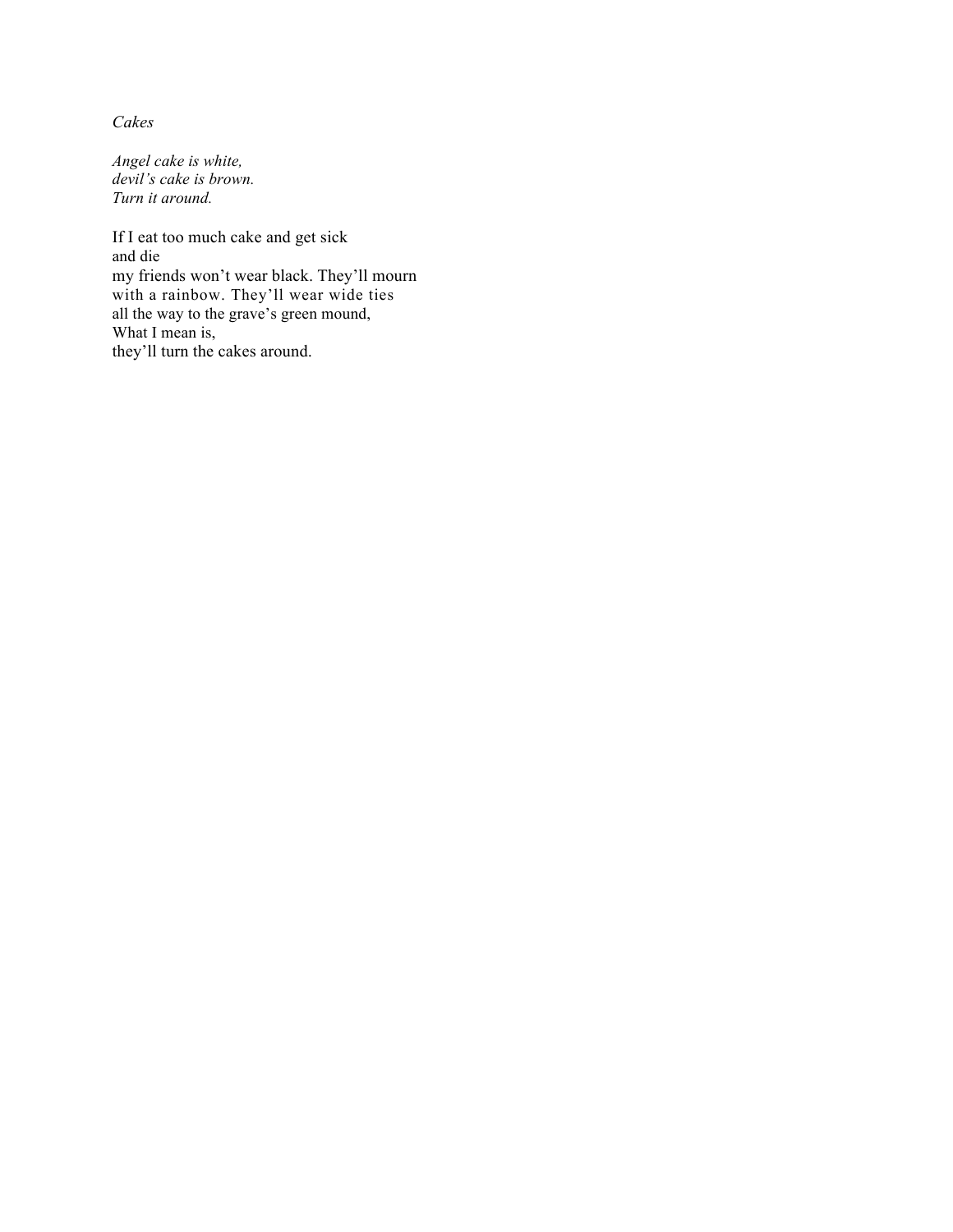## *They Caught Me Once*

They caught me once when I was small, The time I stole a Magic Marker. I wanted it to write my name in purple flames upon a certain wall. "What is your name? What is your name?" the angry clerk kept asking.

I wouldn't say.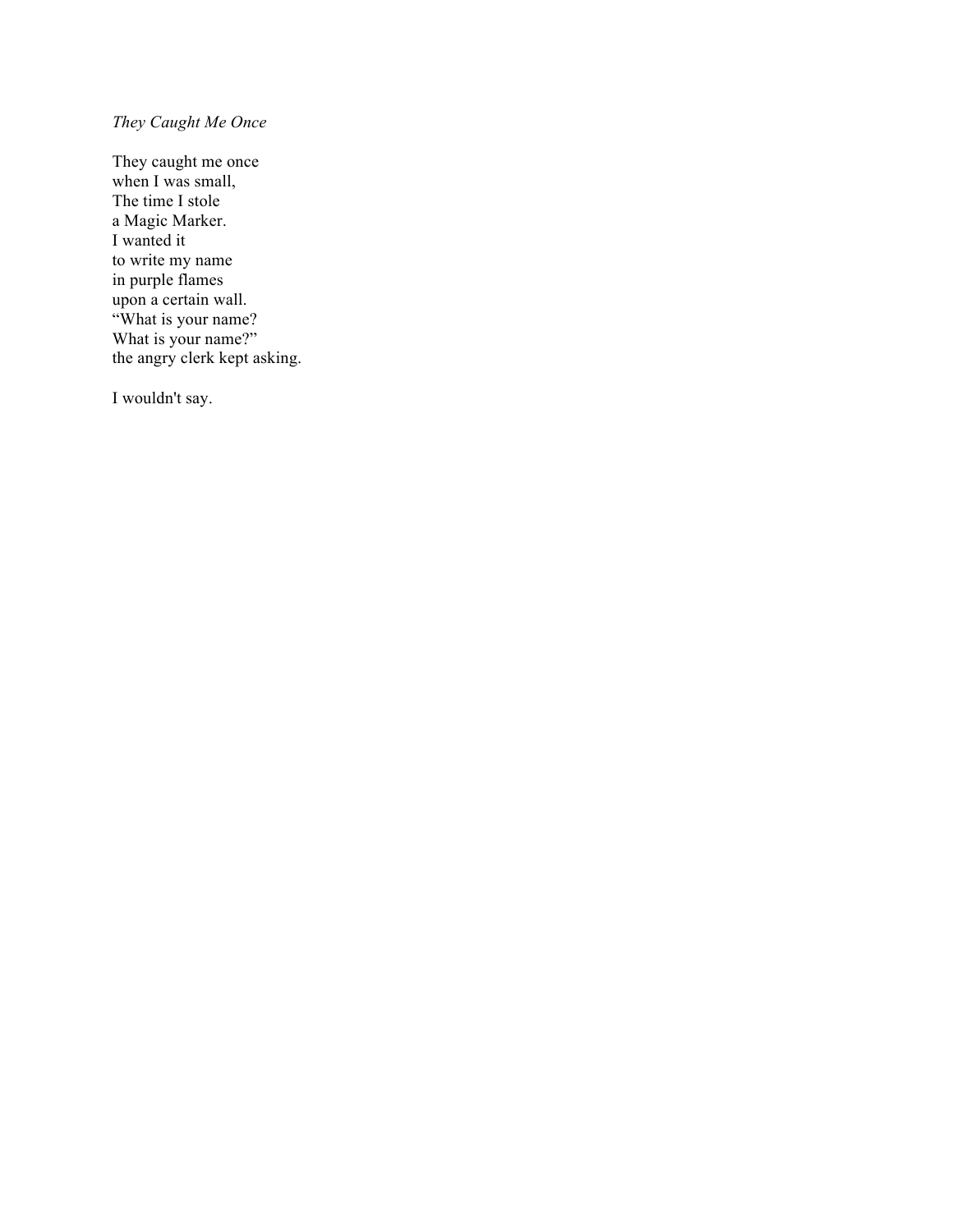*Plans*

I'm thinking of getting swimming lessons so I can take one of those ocean liners around the world. You know, in case I fell off.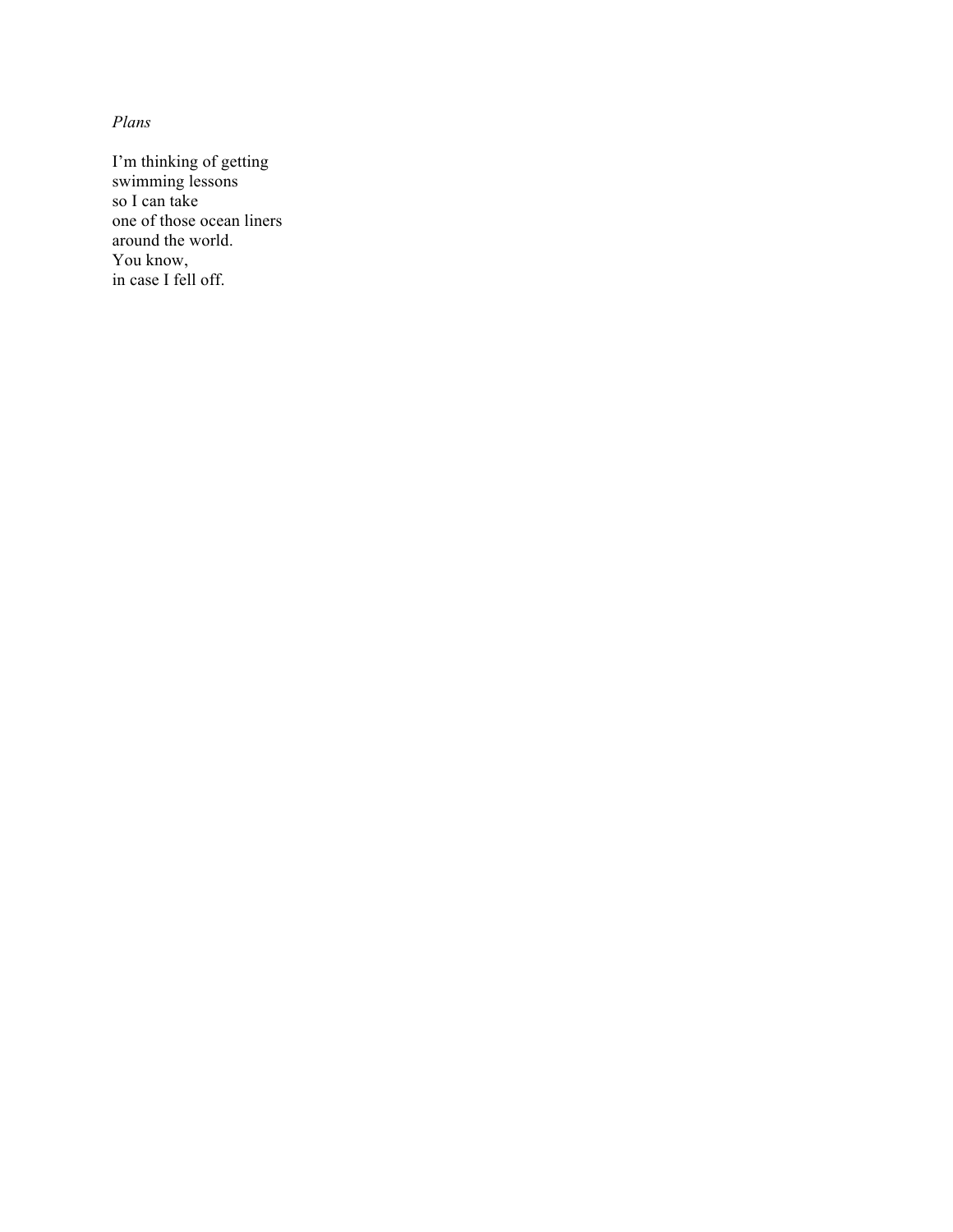*He Asks Me*

He asks me what I want to be when I grow up. I'm *grown,* can't he see?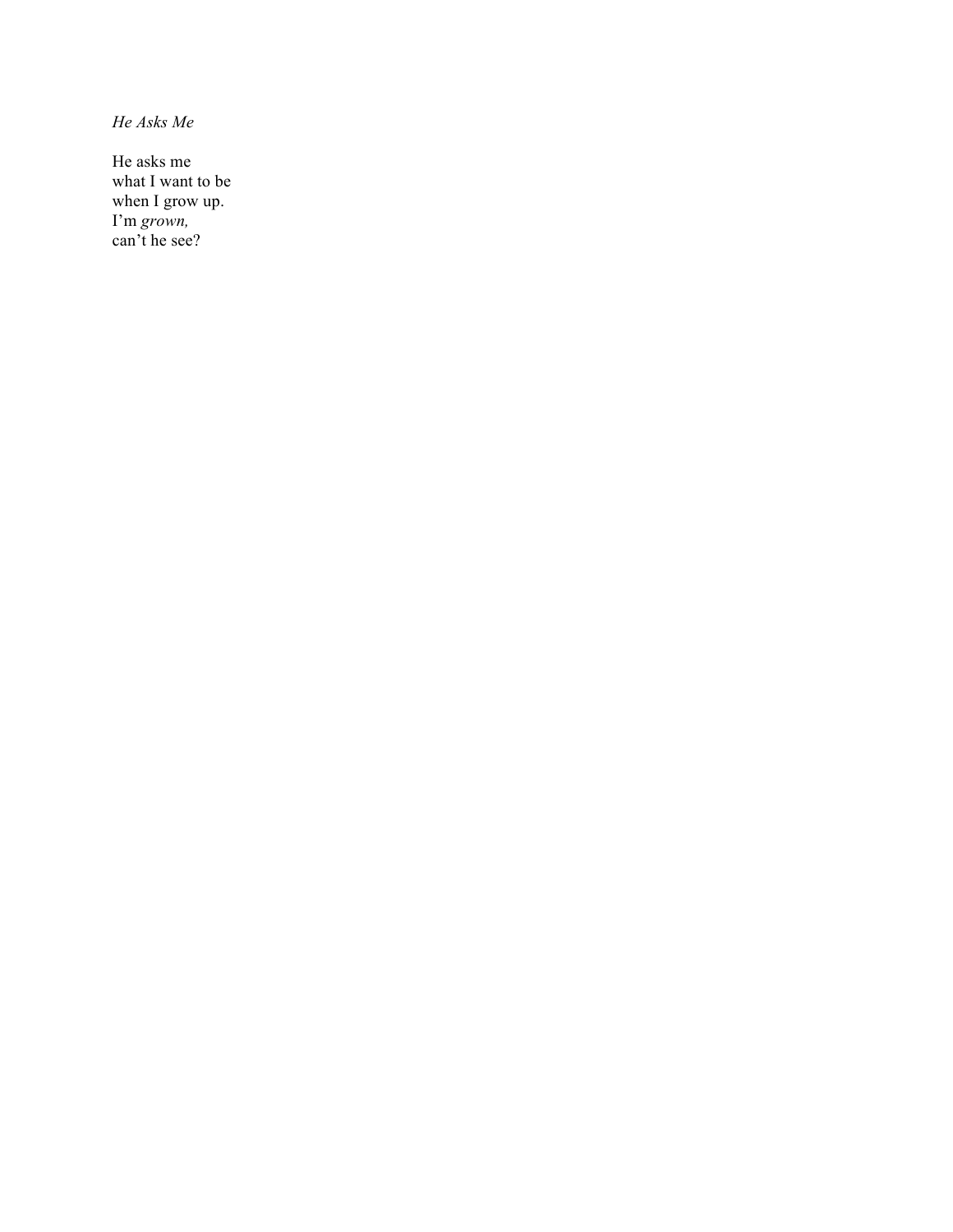*The Vow*

If my mother marries again, I won't take orders.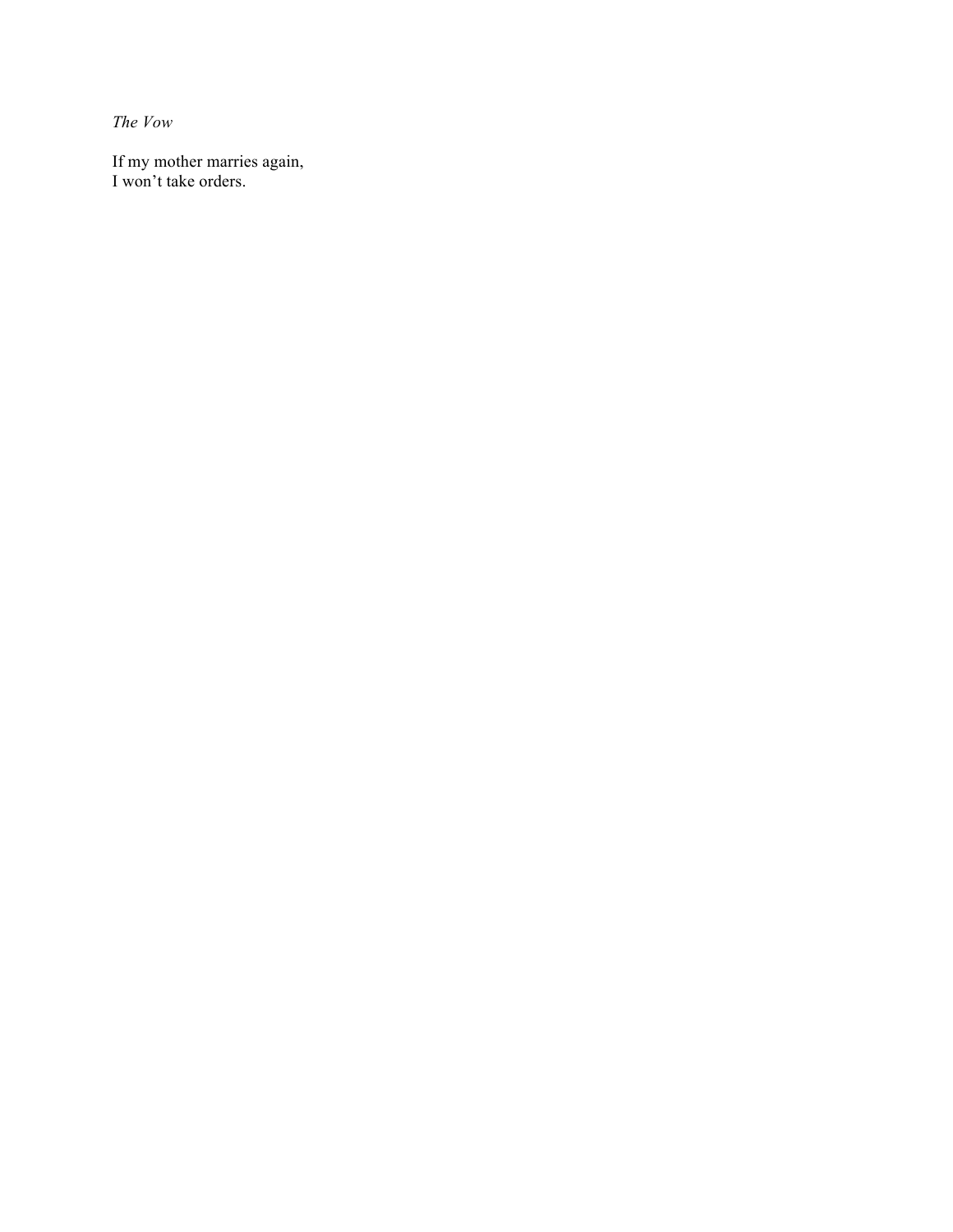*The Nightmare*

I dreamt I was a man but not a man a dwarf. Without feet I floated down my street and the people looked down at me. My mouth was full of their knees.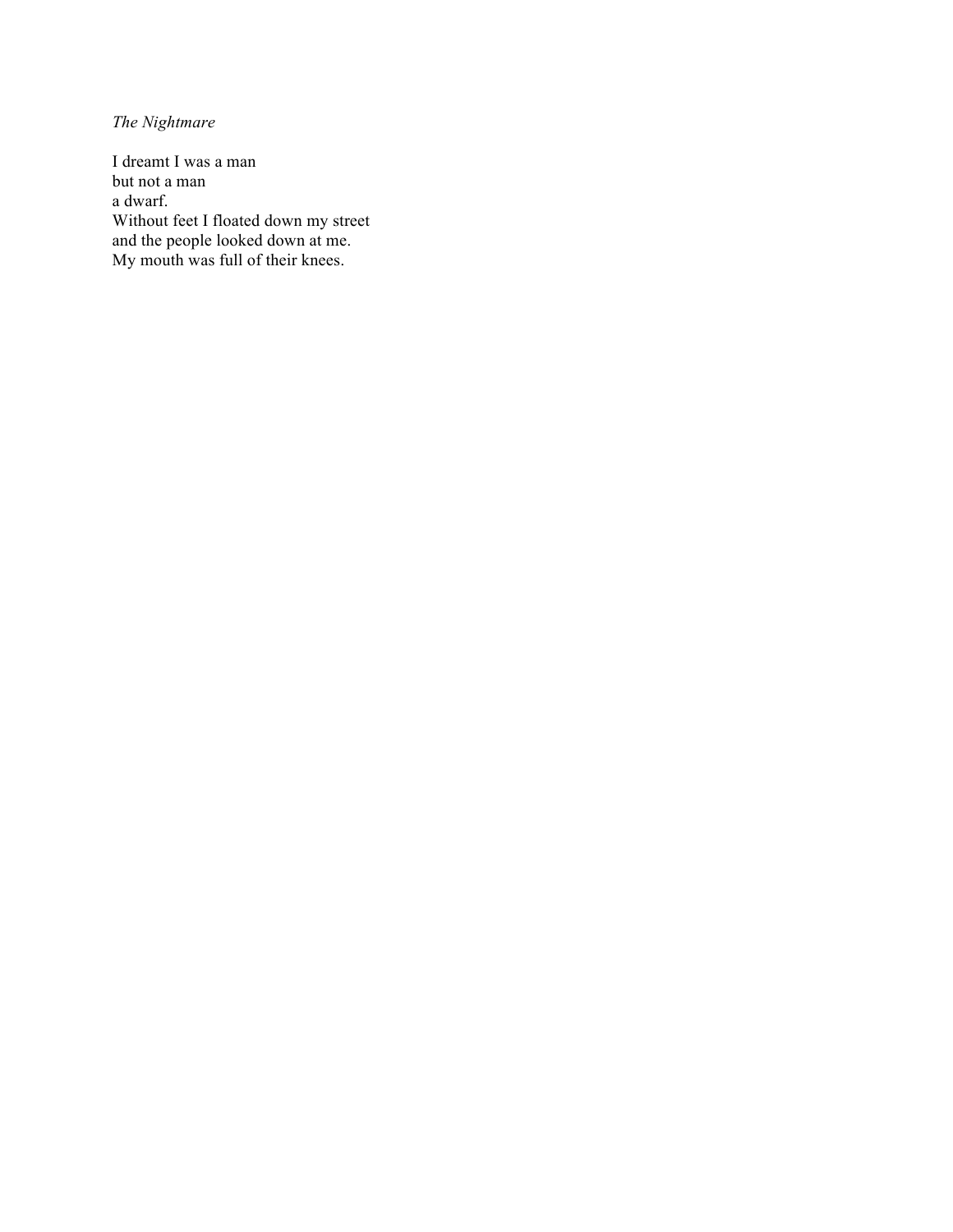## *The Day My Father Went Away*

The day my father went away my uncle came up from Maryland and gave us kids a ride in his Mustang. We were laughing most of the time. Then he gave my father a ride, and my mother kissed my father before he went. He hasn't come back.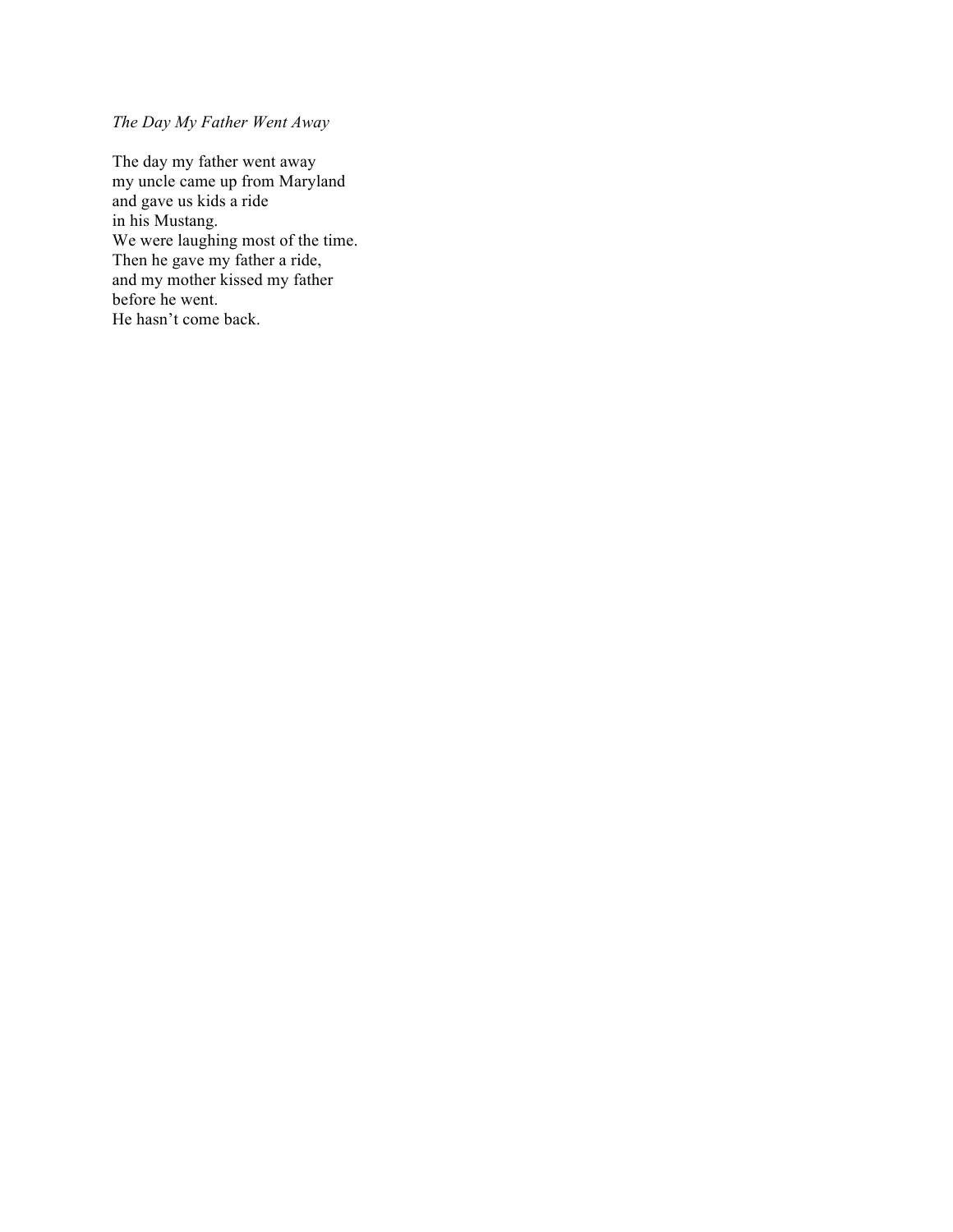*Sales Song* Here's your Sunday car, man, take your girl for a ride. A honey of a car, man, start it up—it's clean inside.

All right it has a few dents, all right it's seen better days, but for ninety-eight dollars and ninety-nine cents, you can take it away.

Your money for this car, man, give it a whirl—decide. I can tell you're going far, man, with your girl at your side, with your girl at your side, with your girl at your side. . . .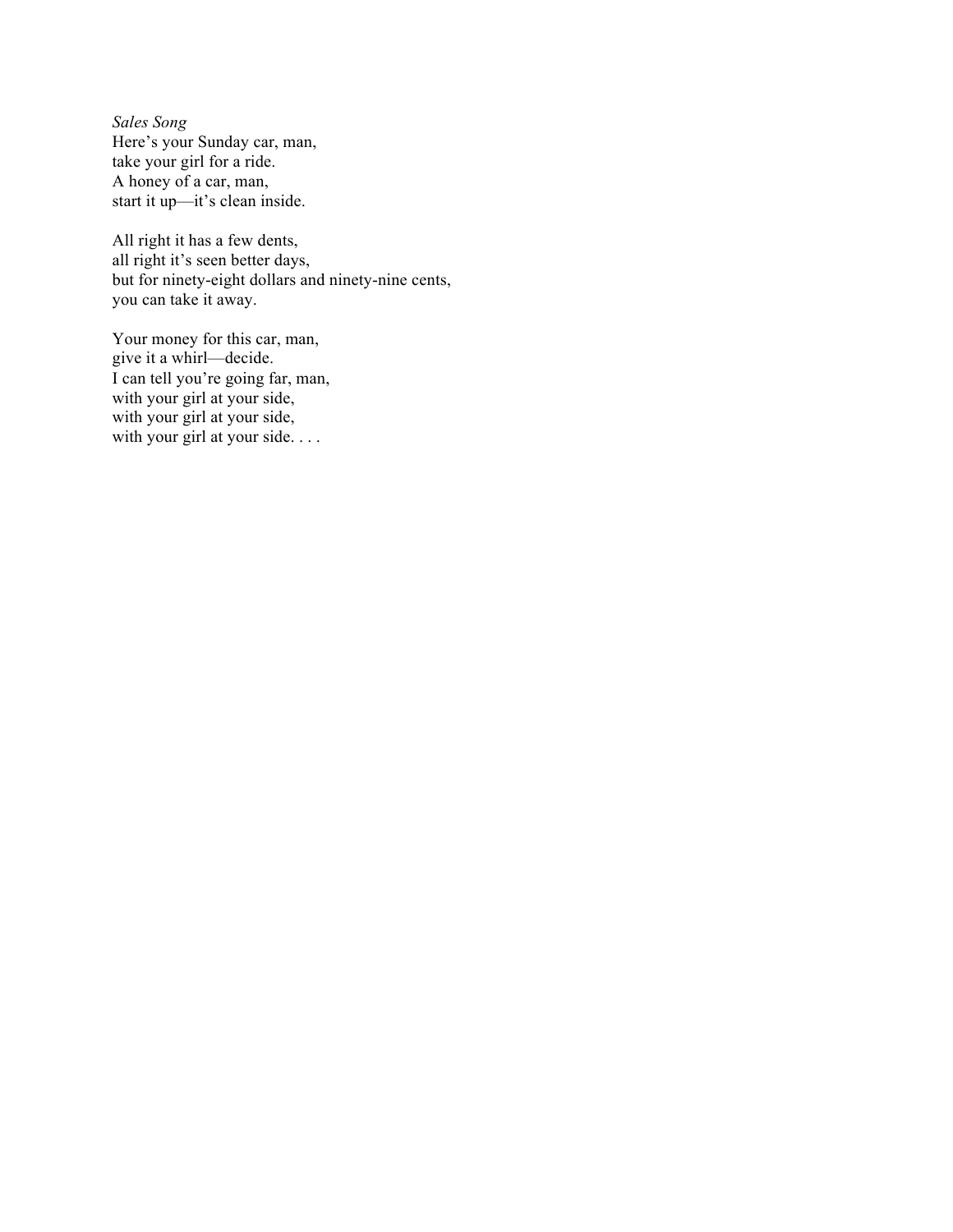*Fifth Street*

The fat funeral man squats on his front stoop measuring his prospects.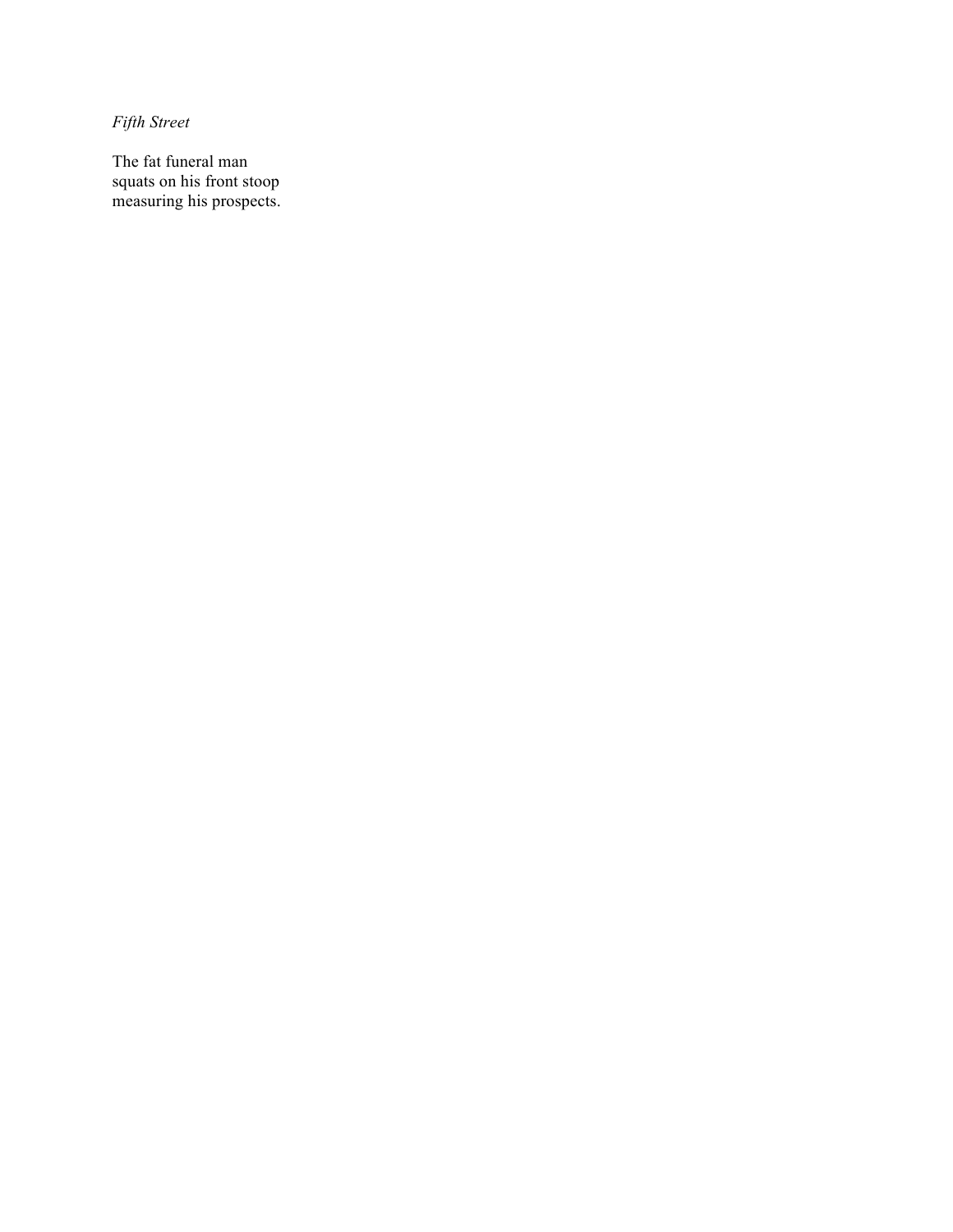# *T raveling*

Some days fooling back and forth on the block, none of us going far, we see metal trunks stacked outside the luggage store. I opened one once; it was empty but it smelled packed. If I had one of those big black trunks, I'd *go.*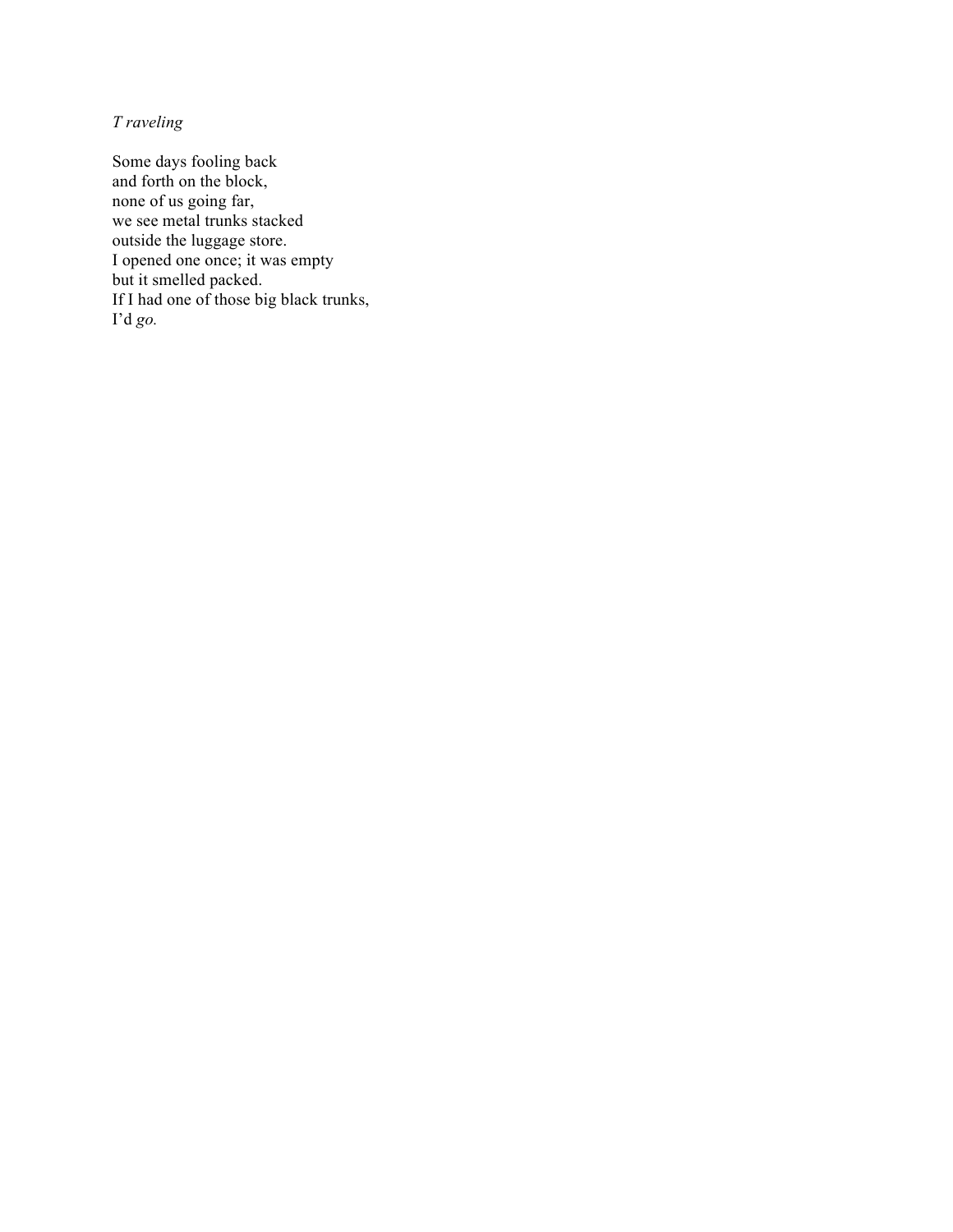## *Open and Shut*

Once a lady read my palm. She said I'd become a rich celebrity, my future was golden. I said hold on, that seemed unlikely. She said nevertheless I was bound for success. I said if you insist, and looked at my palm: it had turned into a fist. The lady was gone.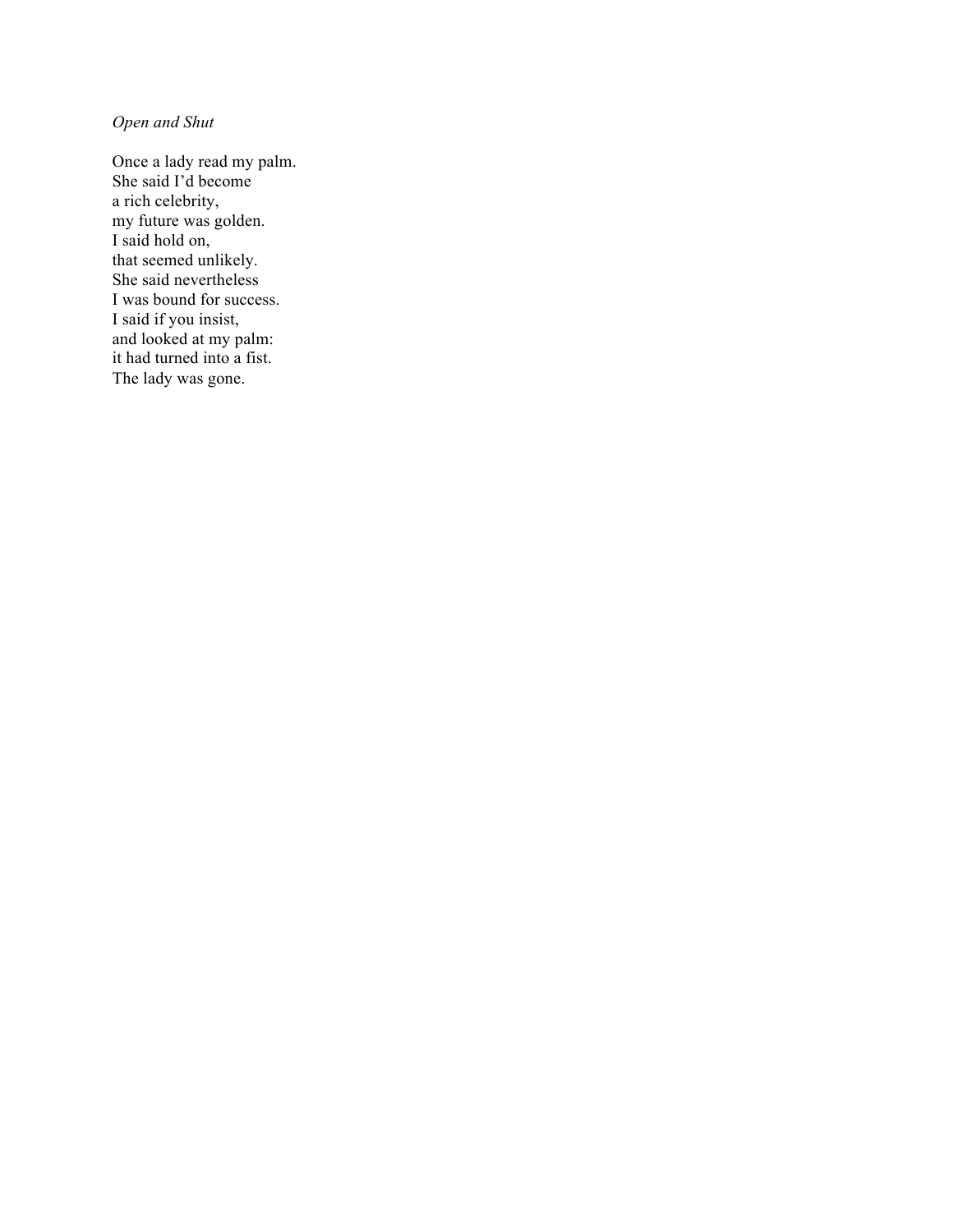*Too Bad*

It's too bad about substitute teachers: they don't know our names.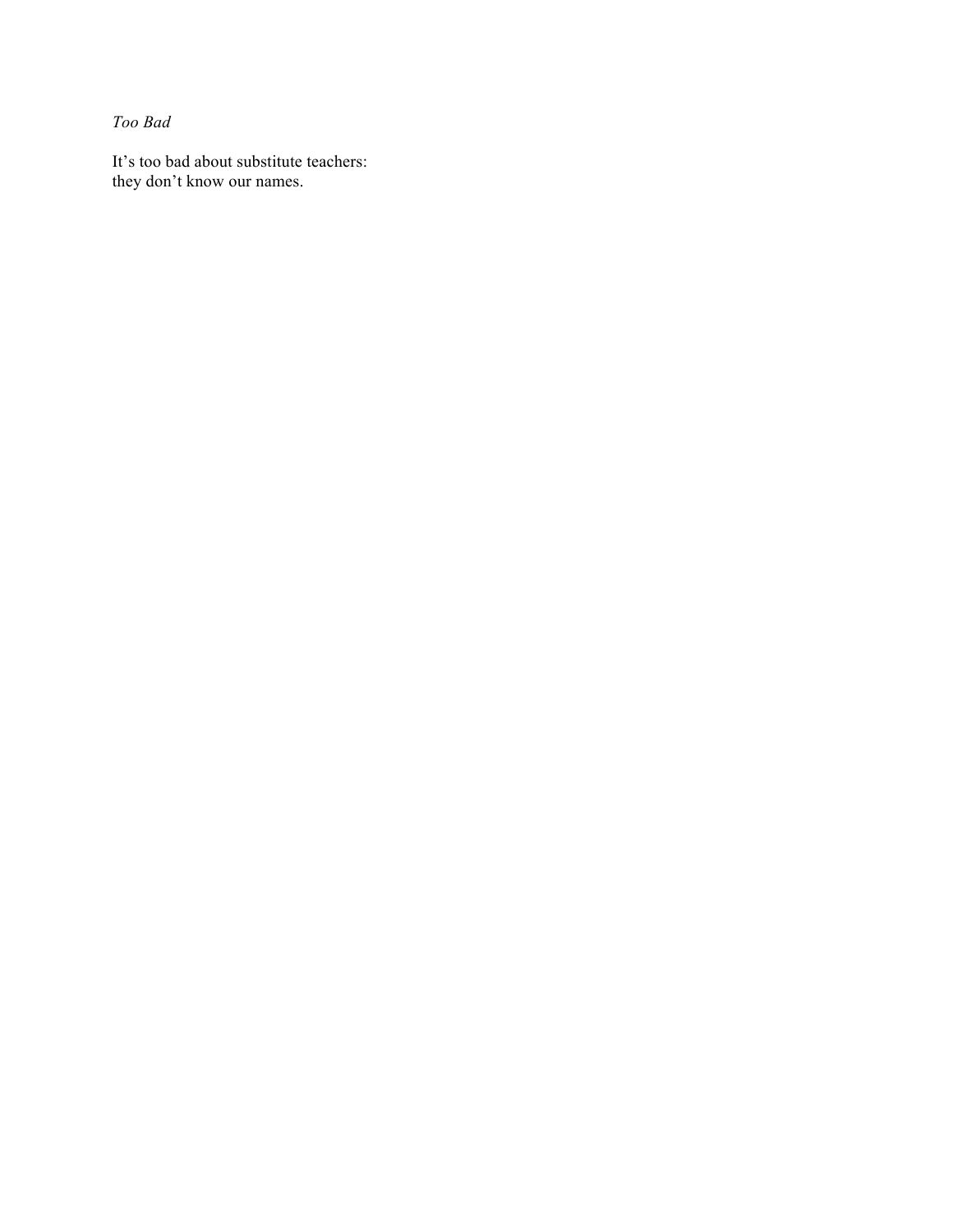### *Flowers and Roaches*

One day my teacher showed me a picture of her garden. When life is ugly, she said, remember this garden.

That night while I was dreaming a roach crawled in my ear. I woke up screaming, and then—I remembered the flowers.

They pried it out at the clinic.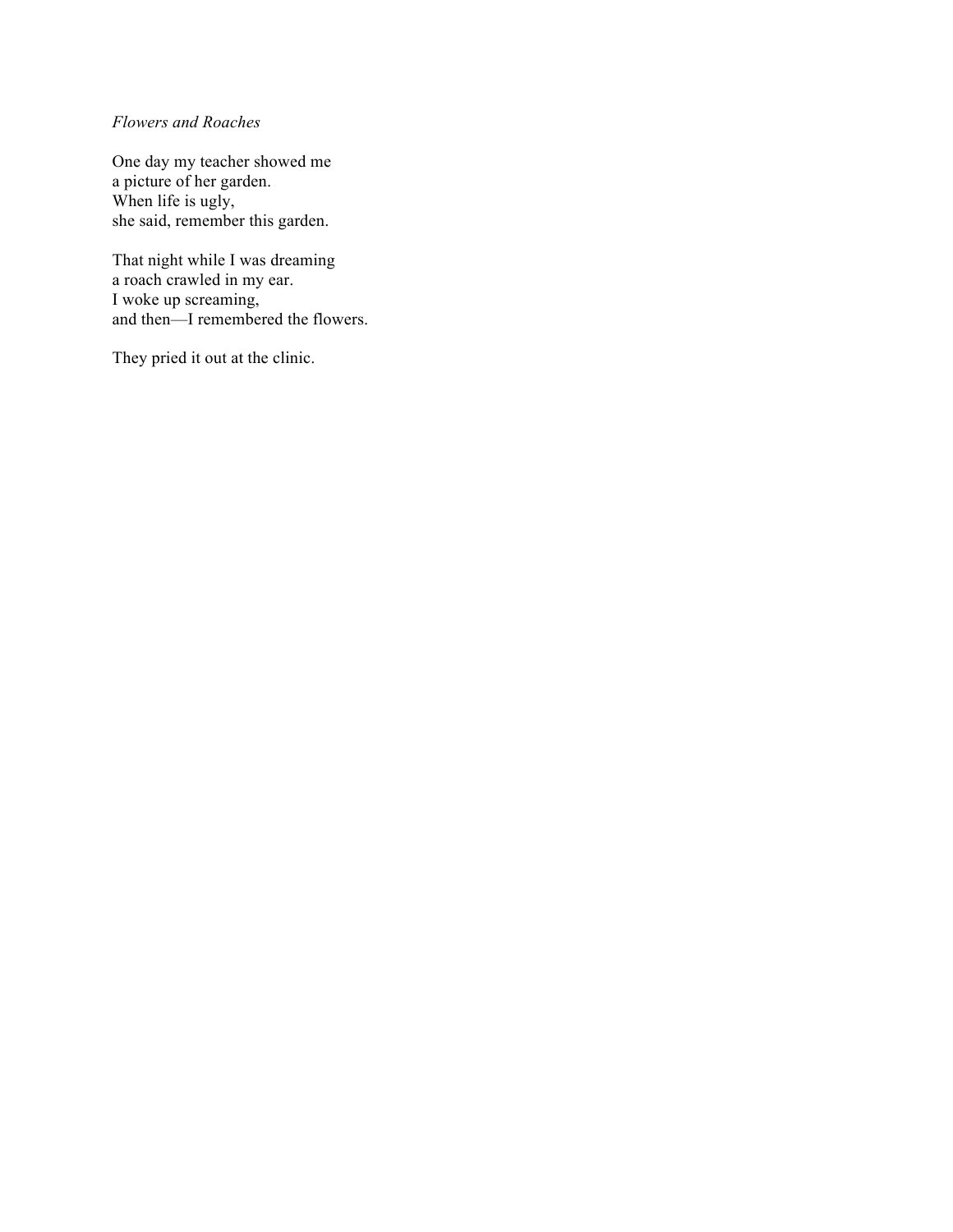# *Sweet Thirteen and Wondering*

I promised my mother I never will marry, kids and bills, babies and spills. I promised my brother I'll keep out of trouble, kids and bills, babies and spills. I promised my teacher to "strive to advance," verbs and nouns all over town. I promised my girlfriend I'd get to the dance, round and round and round. Now what shall I promise myself, dear Lord, what shall I promise myself? (kids and bills, babies and spills)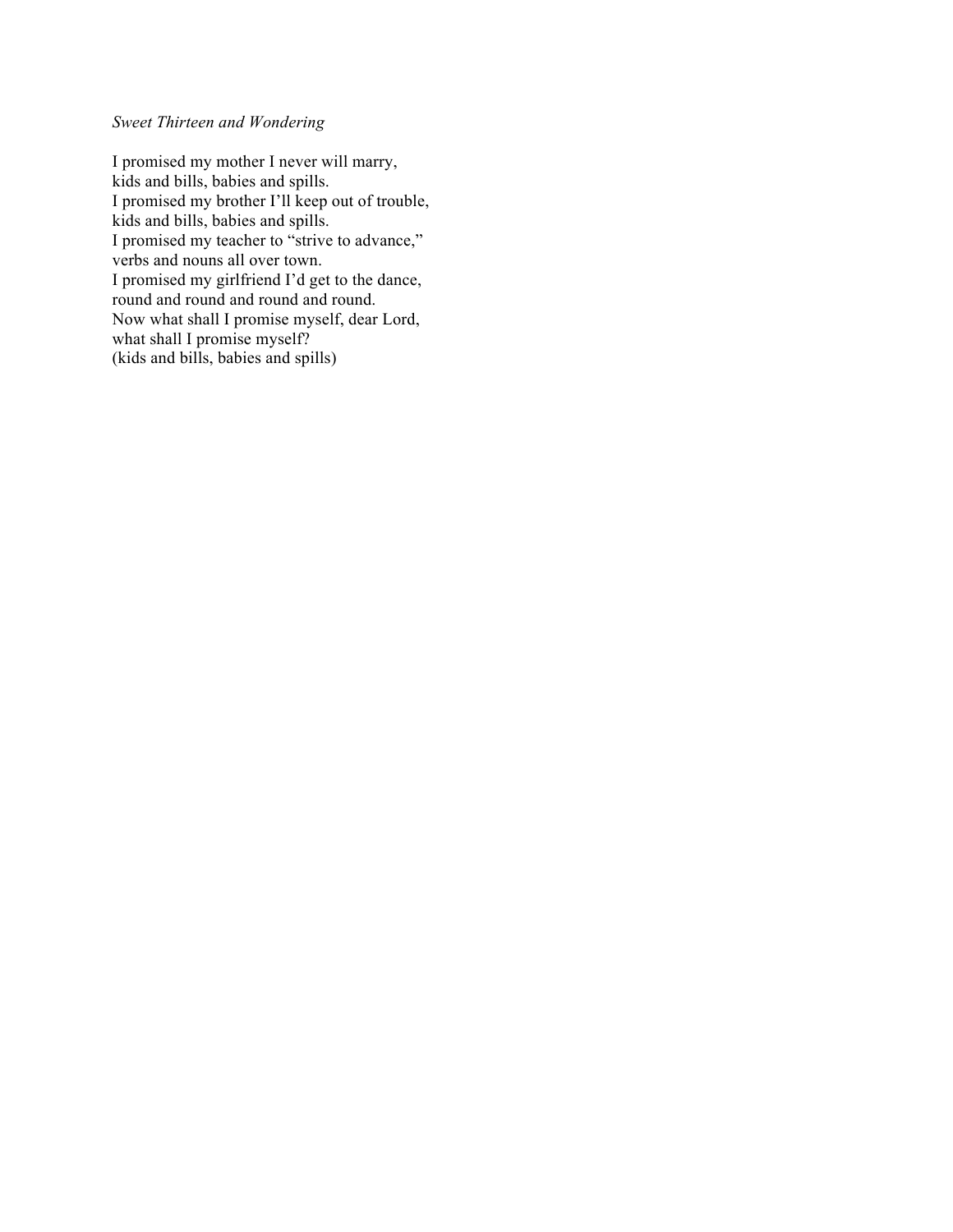*Love Shadows*

I stood very still outside their window and watched the lovers. When they pulled the shade I watched their loving shadows. I couldn't go, I had to stay.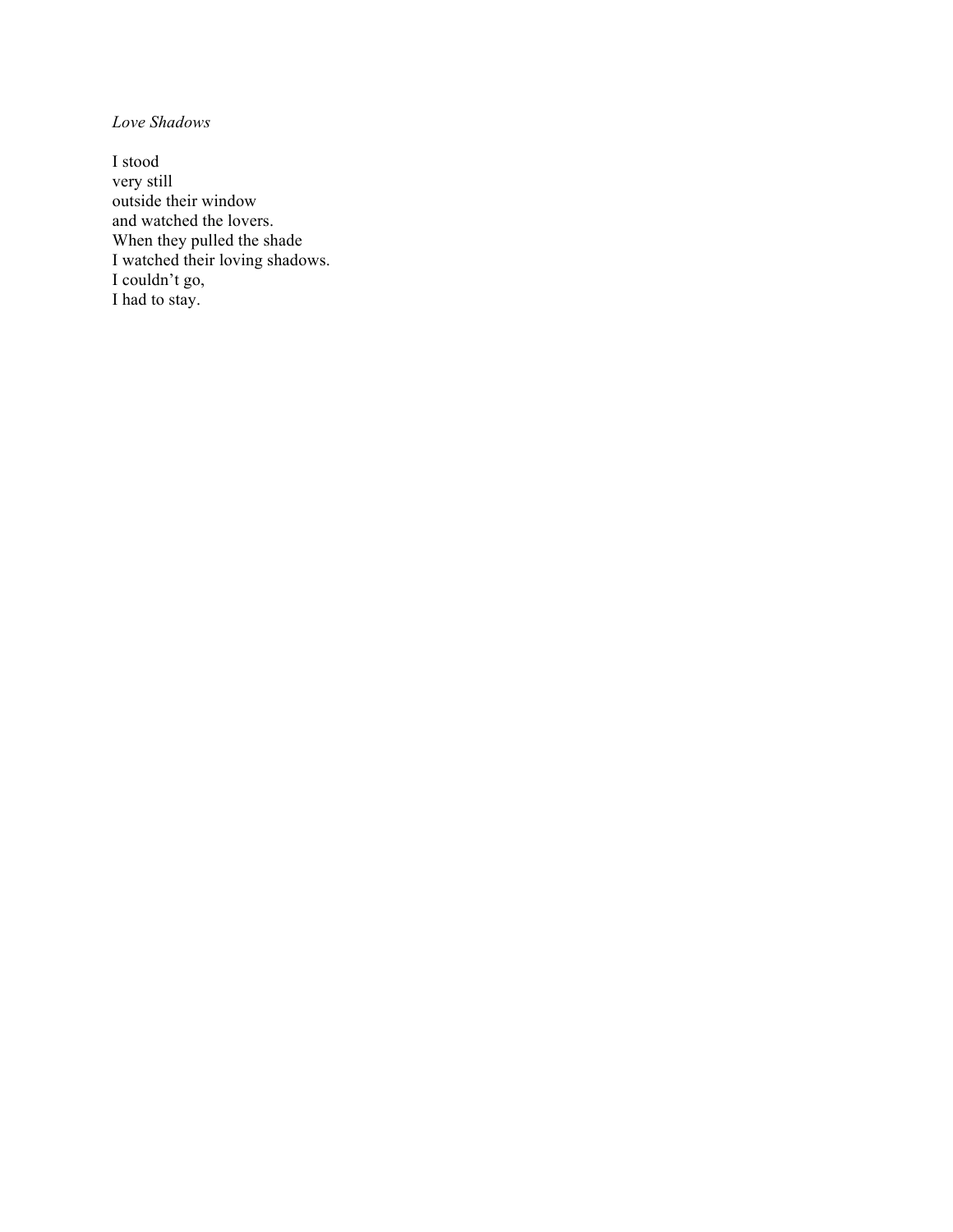*Granny*

She thinks she's still down home, bossing and kissing.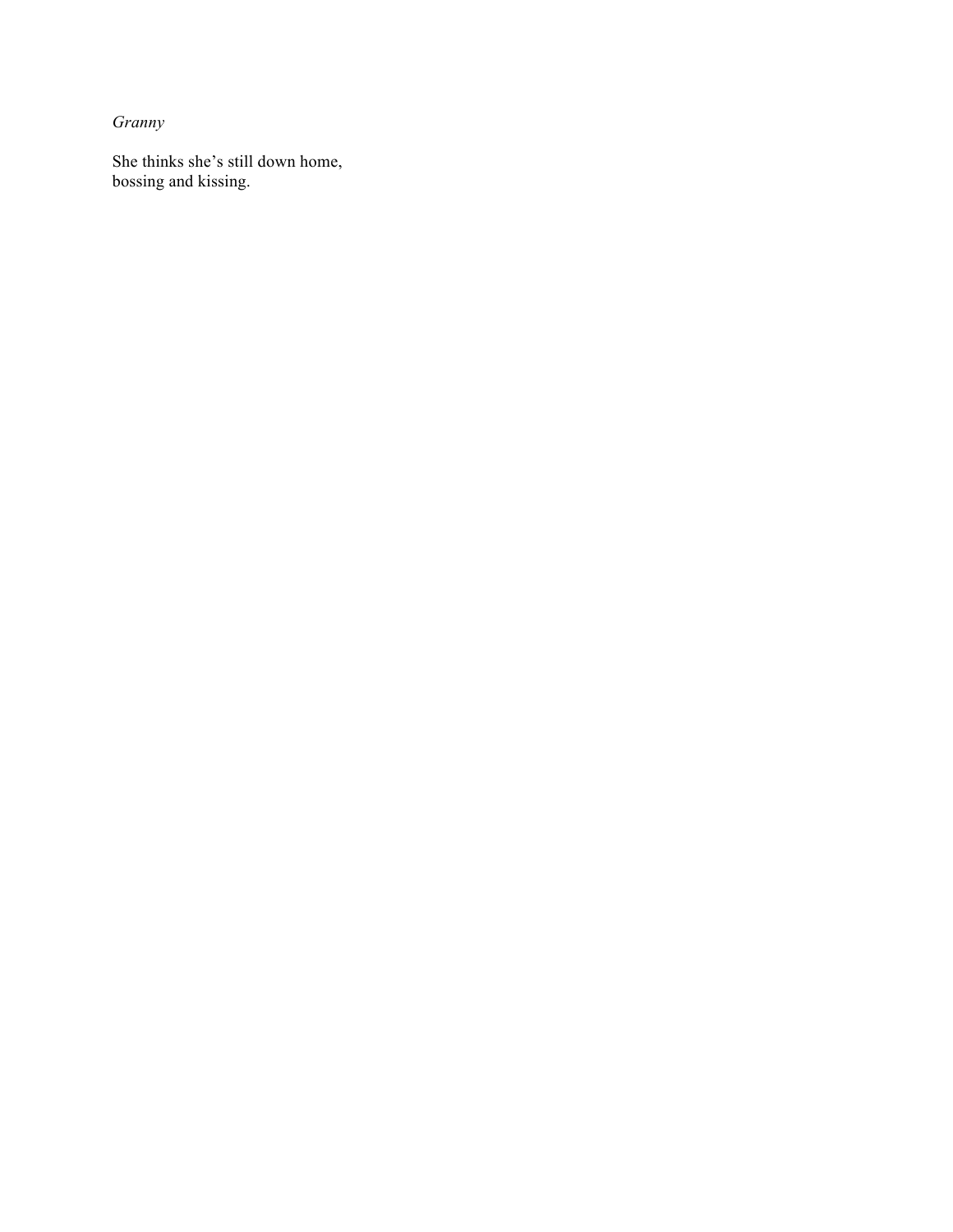*Bitter-Sweet*

Most Sundays I sin for candy. I keep the dime my mother gives me to drop in the collection. There's a way to palm the dime and at the same time make the box clink. It's a small sin, I think.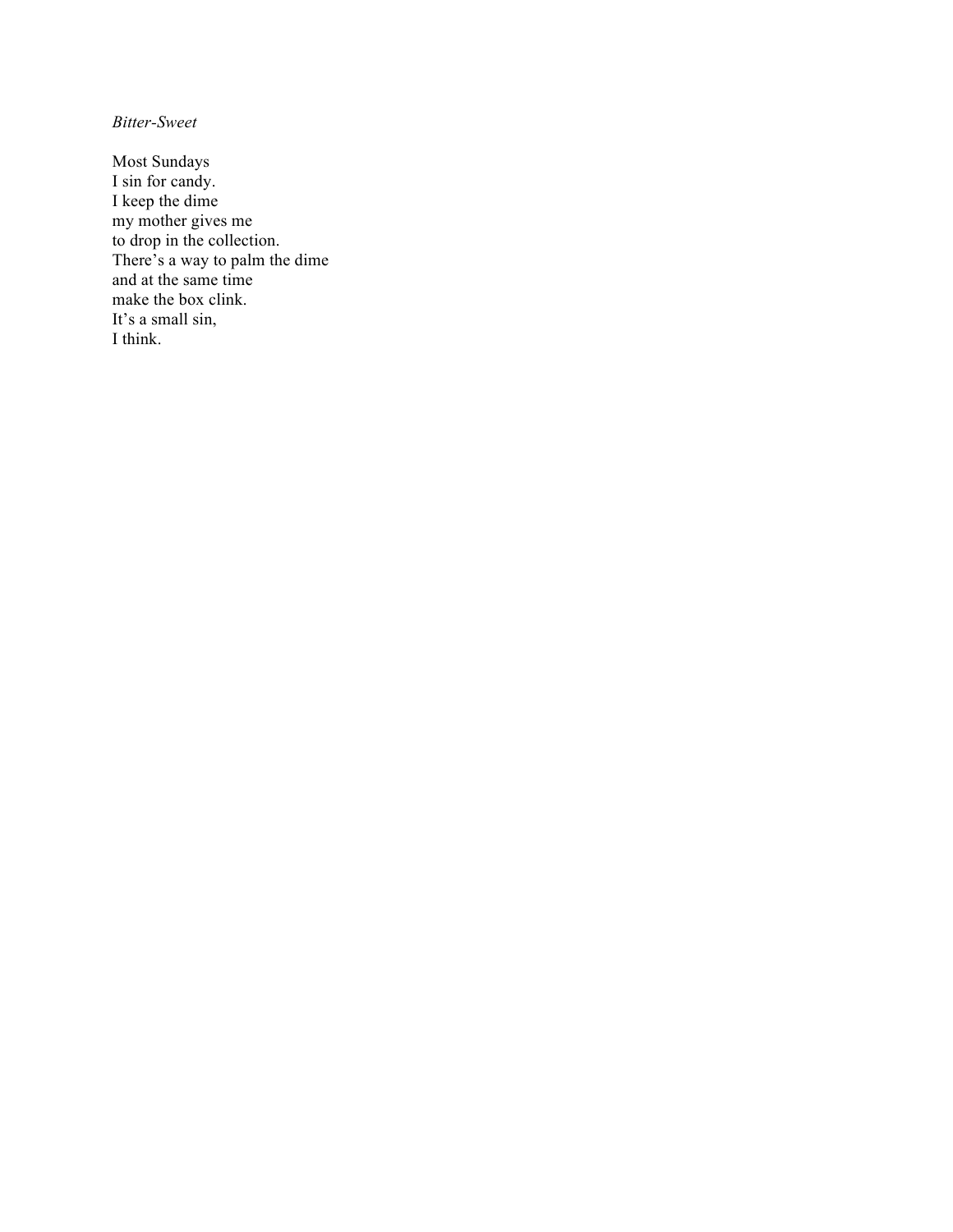## *I Met a Boy*

I met a boy, I met a boy. He's not loud or mean.

He's seventeen, he's really seventeen, and he has a goatee.

He likes me, he likes me. I think he likes me.

Last night he called me, he swears he called me, but my line was busy.

Tonight I'm dizzy, sulky and dizzy. It's the waiting that's worst.

June twenty-first, June twenty-first is my birthday.

Should I tell him?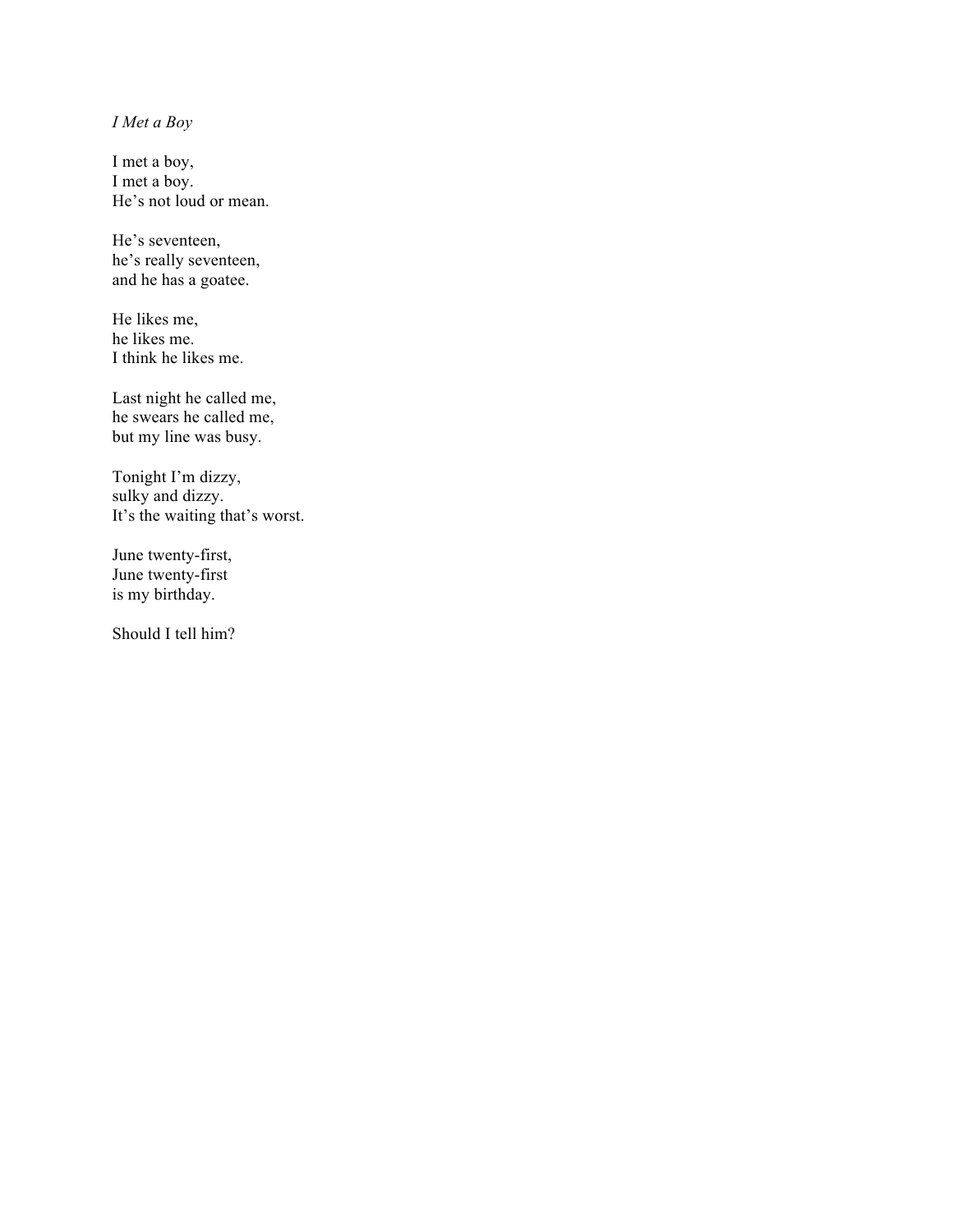# *Some Summer Nights*

Some summer nights I sneak away and cross the bridge to the side where we don't live. It's cooler there some summer nights.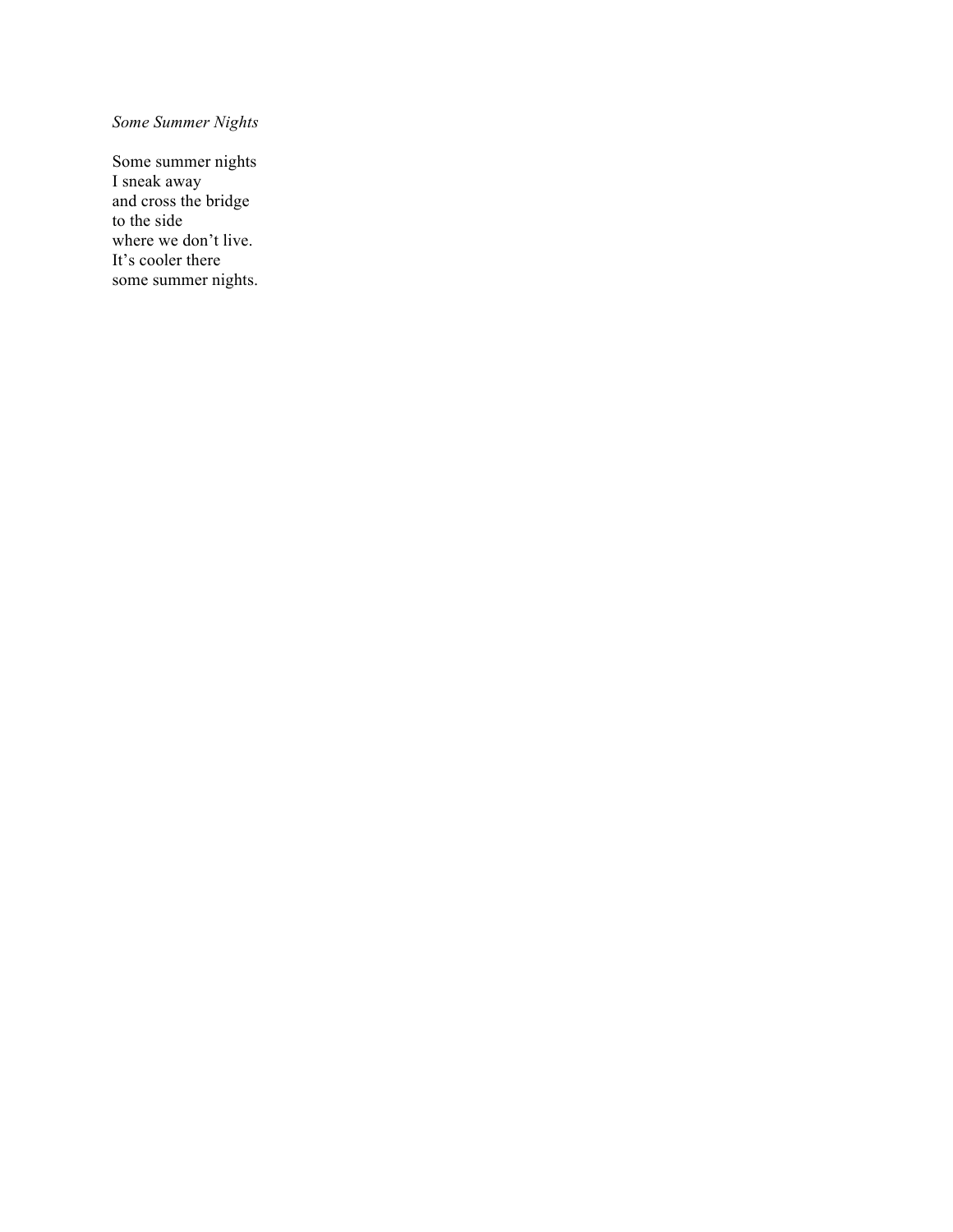## *My Homecoming*

I'm told when my father came to take us home, after I was born, he brought nothing bright for me to wear, just an old blanket turned yellow and ragged from washings, and my mother was ashamed in front of the nurses. She held me away from my father.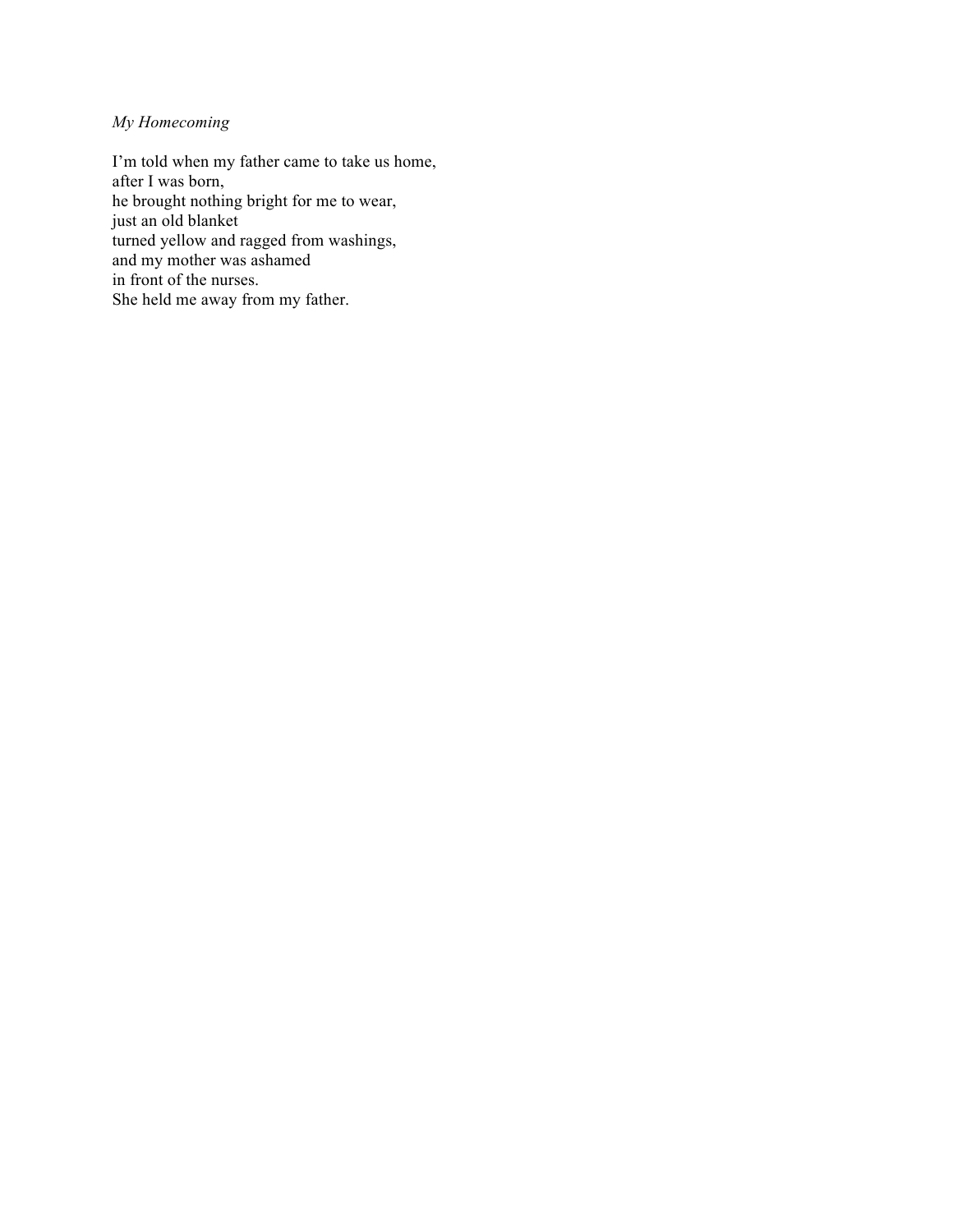*If I Have to Die*. . .

Somebody said the dead don't die: they turn into animals and live awhile longer. If so, my sister wants to be a puppy. She's a puppy already the way she yips. Me, I'll be a Persian cat, if I have to die and be something.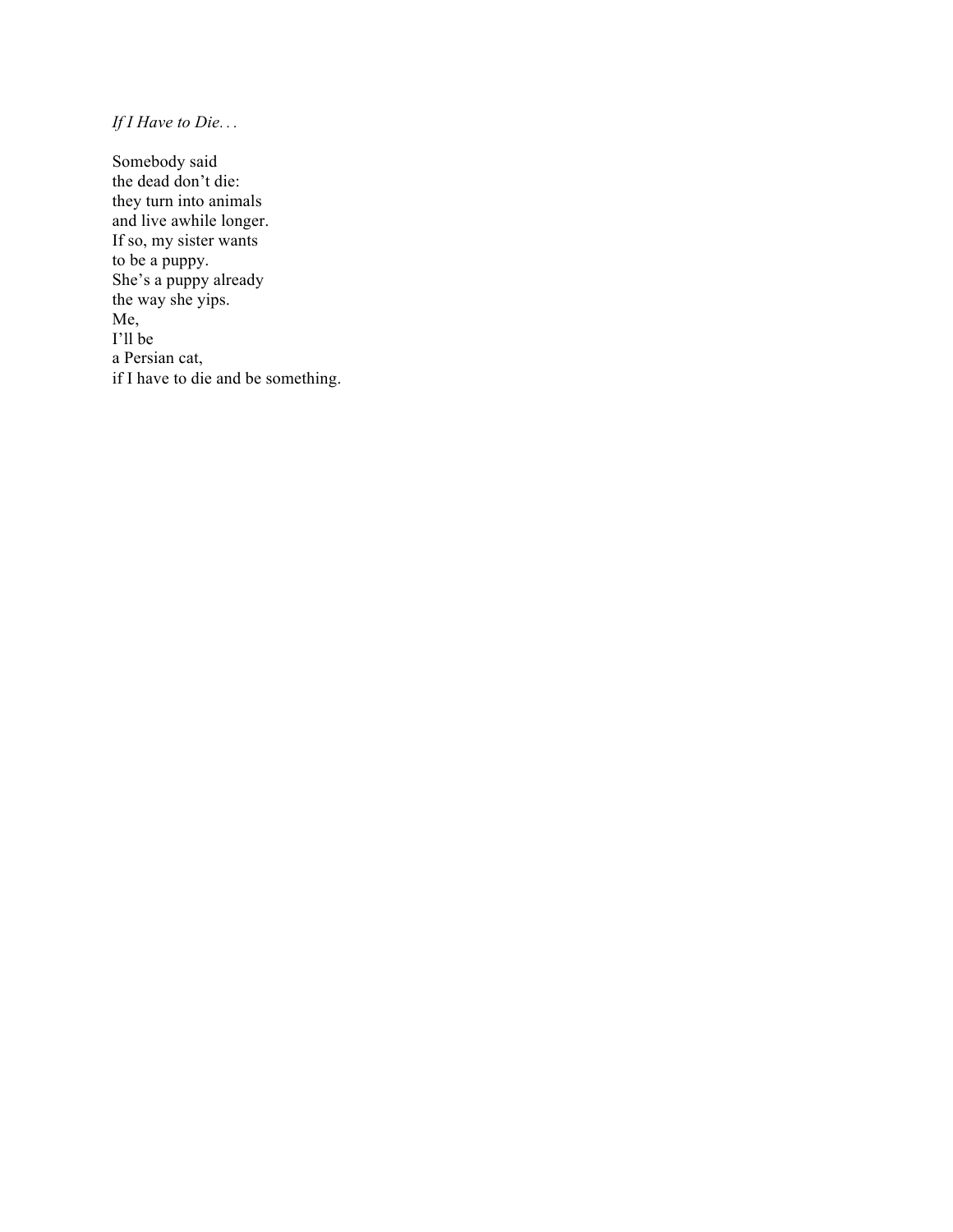*The Amazing Story of How* I *Was Born*

My mom comes from the Deep South, my dad from Trinidad; I was born in the mouth of a whale who spat when he was mad. He was sunning himself on the Mississippi, holding me tenderly in his jaws, when up from the ooze swam a Dixie hippie and tickled him under his Arkansas.

That's when he spat, and that's how I got where I'm at.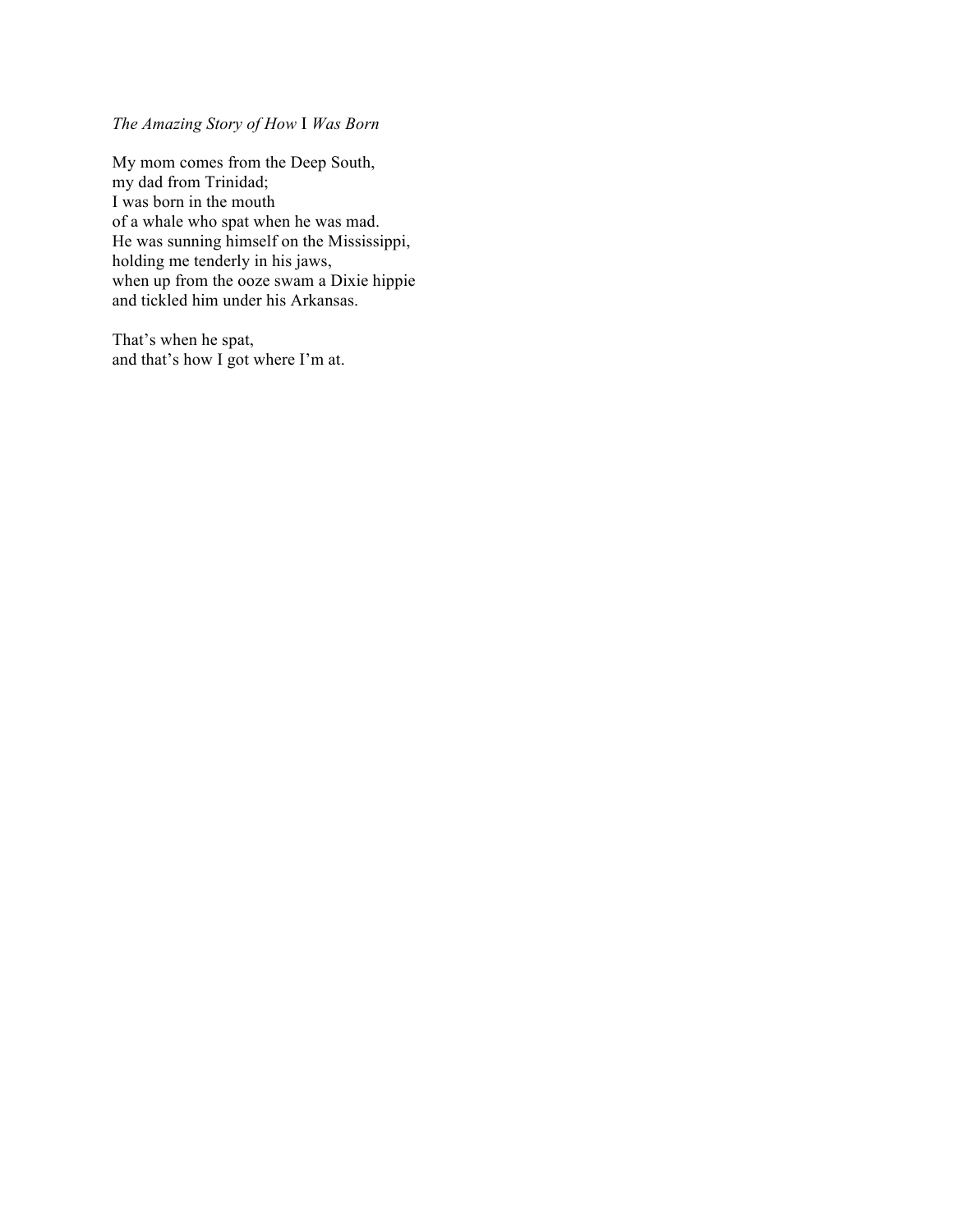*The Devil*

What I'm going to tell you is strictly on the level: I have seen the Devil.

The Devil sleeps but doesn't snore, he blows into his beard. The Devil never smiles, his thirteen teeth are weird. The Devil's all alone, he shakes because he's scared. The Devil seems unhappy, his beard drips with tears.

The Devil's in my closet. If my closet had a door I'd slam it on his beard.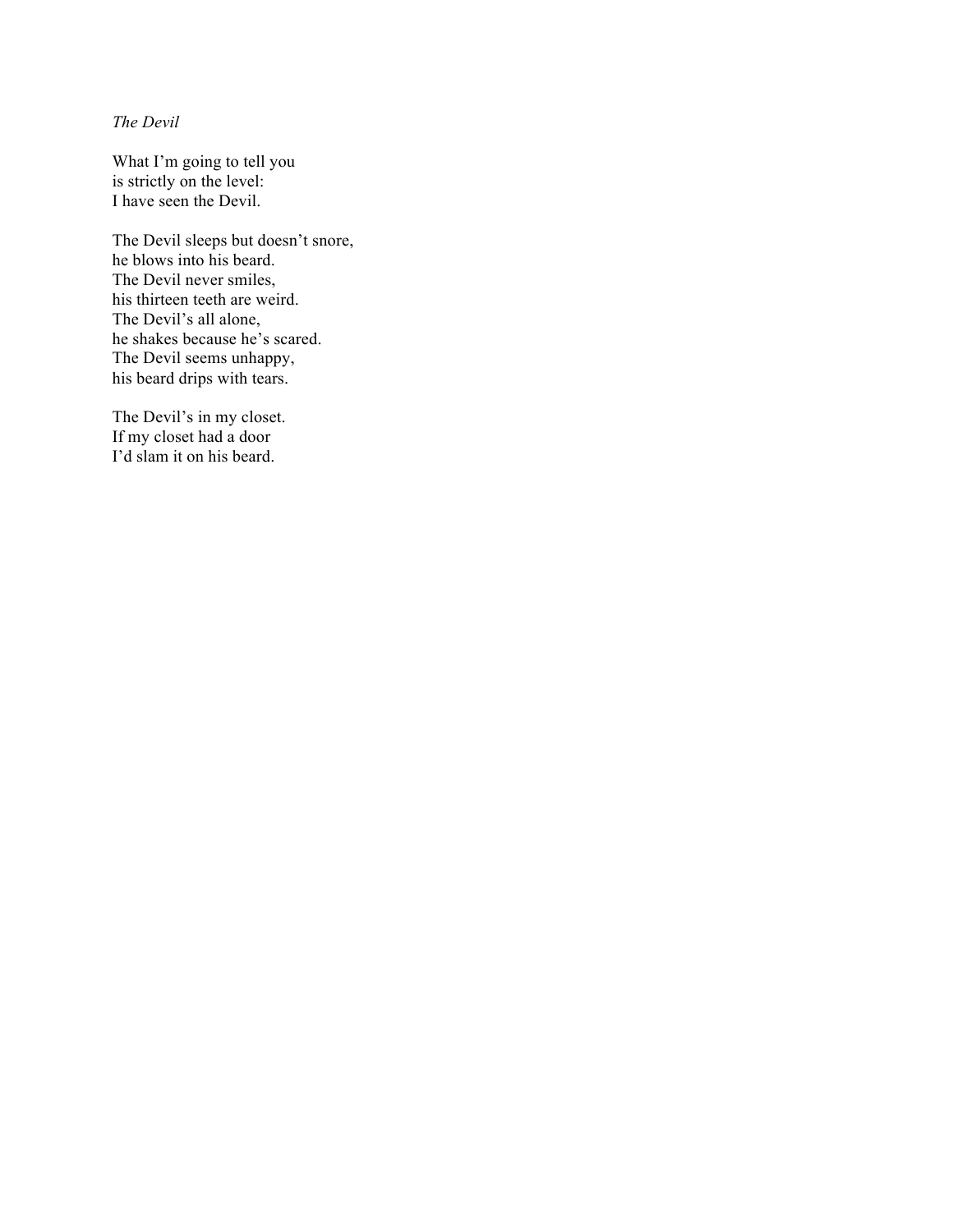## *The Flagpole Has No Flag*

The flagpole has no flag. They say one night some kids stole it, anyway it's gone. The rusty pole stands in the middle of the project, and when the wind comes it clangs the old drooping rope against the cold pole like some forgotten buoy tossing in a big sea.

Some nights I hear the clanging in the wind. I toss and feel forgotten.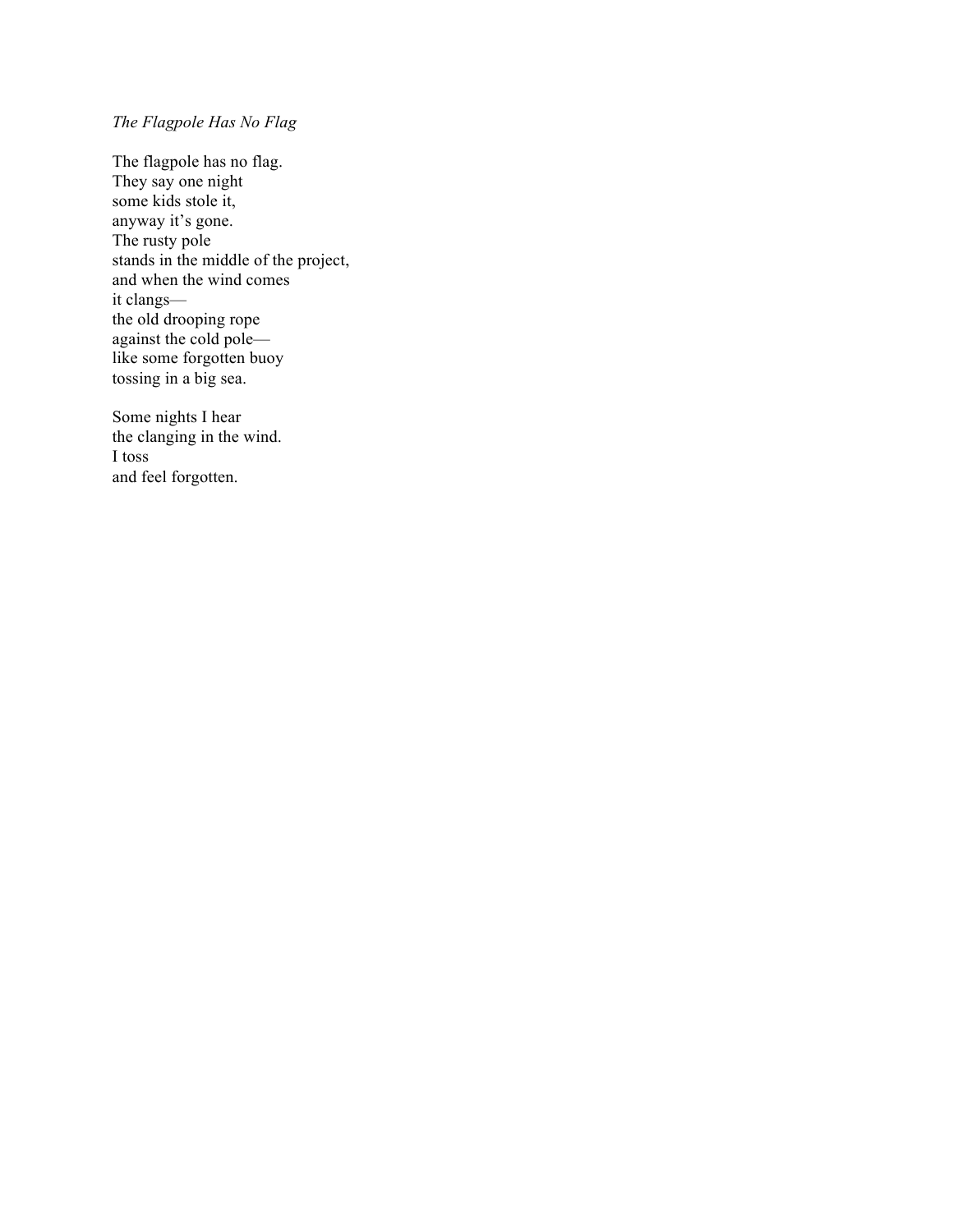# *Lullaby*

| light             | dark         | light             | dark  | light             | dark  |
|-------------------|--------------|-------------------|-------|-------------------|-------|
| hot<br>must       | night<br>get | hot<br>sleep      | night | hot<br>sleep      | night |
| <b>BAR</b>        |              | BAR               |       | BAR               |       |
| red<br>beer       | bed<br>can   | red<br>kicked     | bed   | red<br>kicked     | bed   |
| can't             | sleep        | can't             | sleep | can't             | sleep |
| car               |              | car               |       | car               |       |
| heels             | click        | heels             | click | heels             | click |
| one               | two          | kick              |       | kick              |       |
| she<br><b>BAR</b> | screams      | dog<br><b>BAR</b> | barks | dog<br><b>BAR</b> | barks |
| can't             | sleep        | can't             | sleep | can't             | sleep |
| hot               | night        | hot               | night | hot               | night |
| red               | bed          | red               | bed   | red               | bed   |
| BAR               |              | BAR               |       | BAR               |       |
| BAR               |              | BAR               |       |                   |       |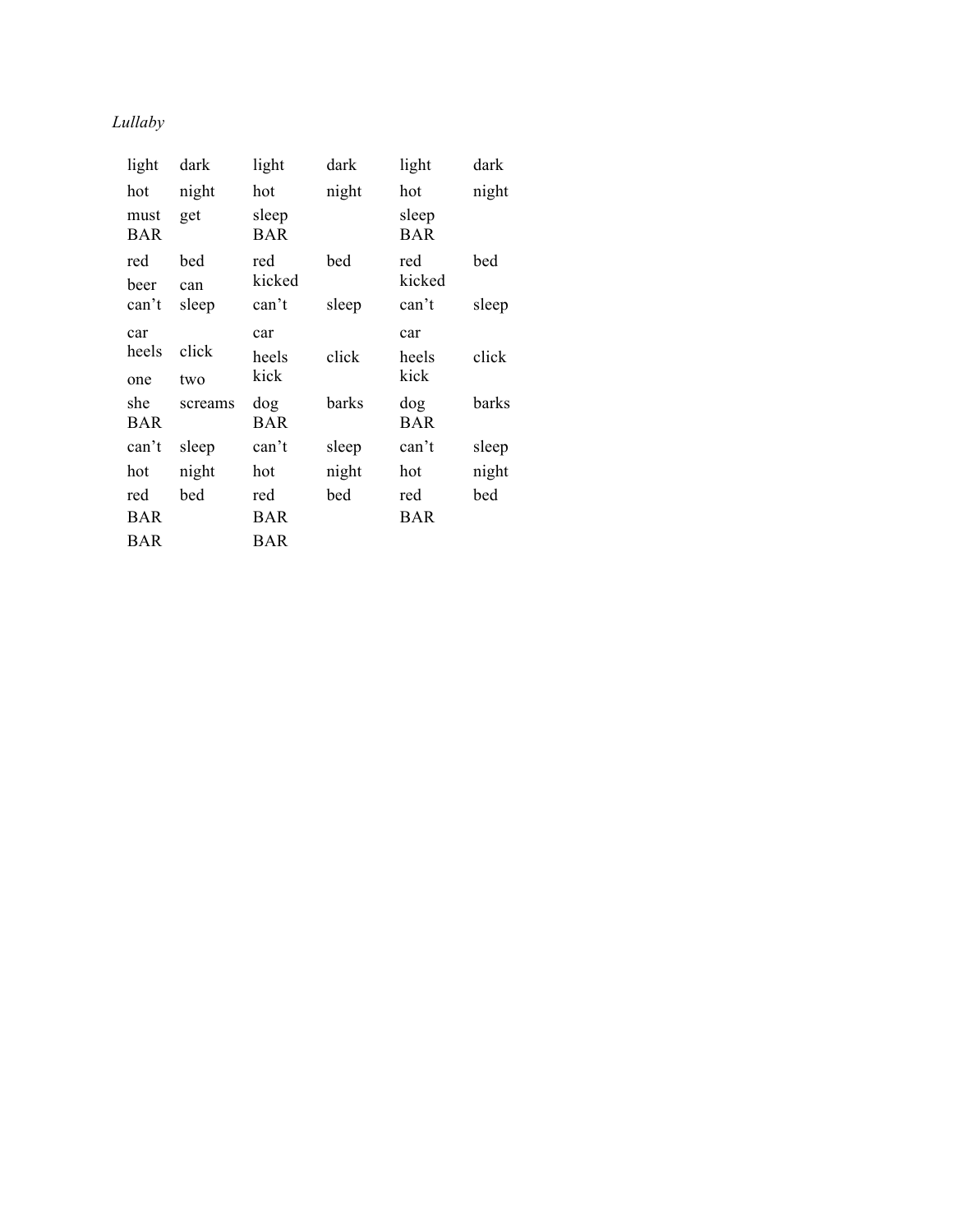*What a Night!*

Mother was out. My little brother started crying, and I thought maybe he was dying of hunger. I found just two eggs, and no matches. Then *I* started crying.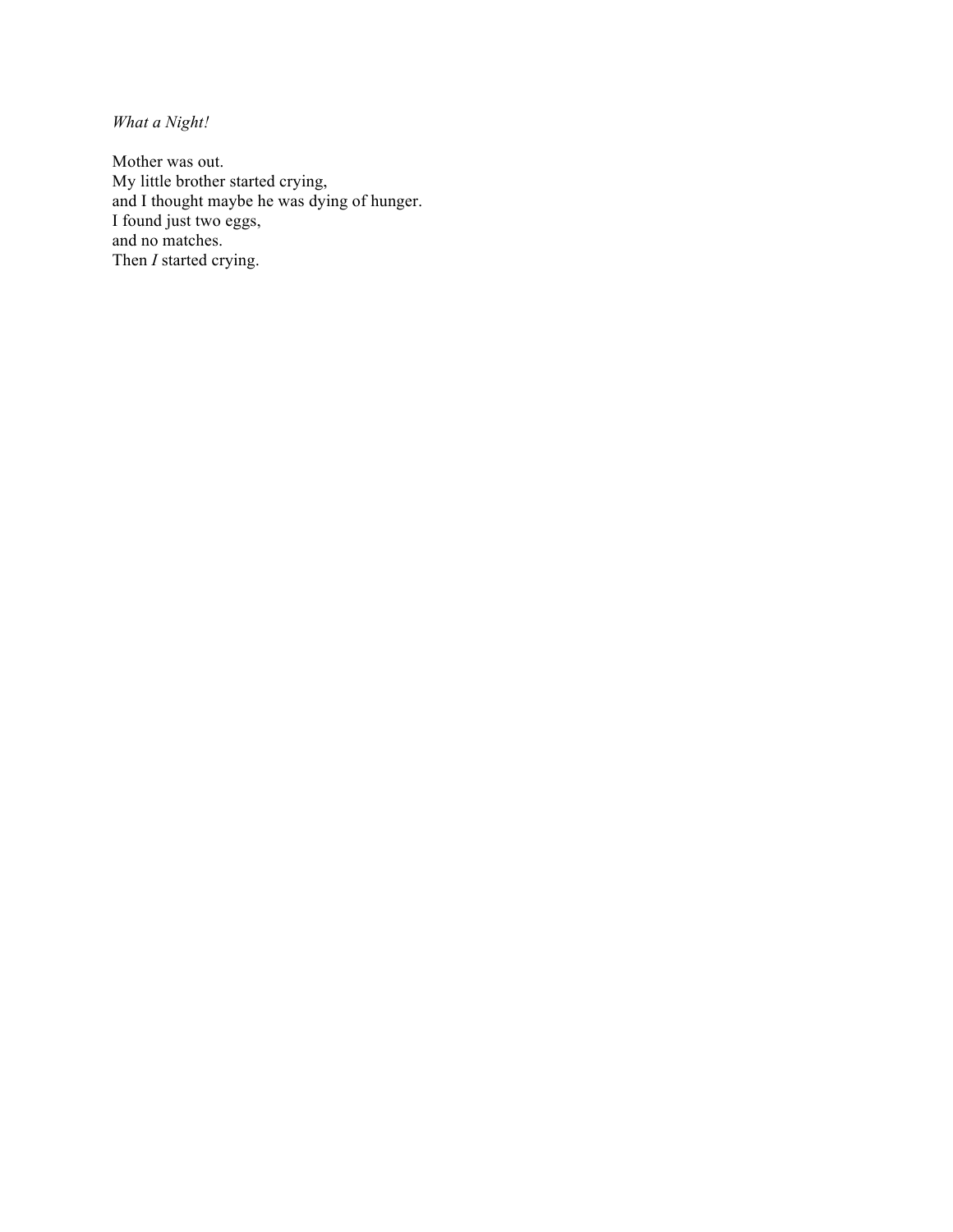*4 AM.*

The buzzer must have buzzed a thousand times, sawing toward the dark knot of our dreams. Mother said a drunk. Father said some punk. I said when are we going to move?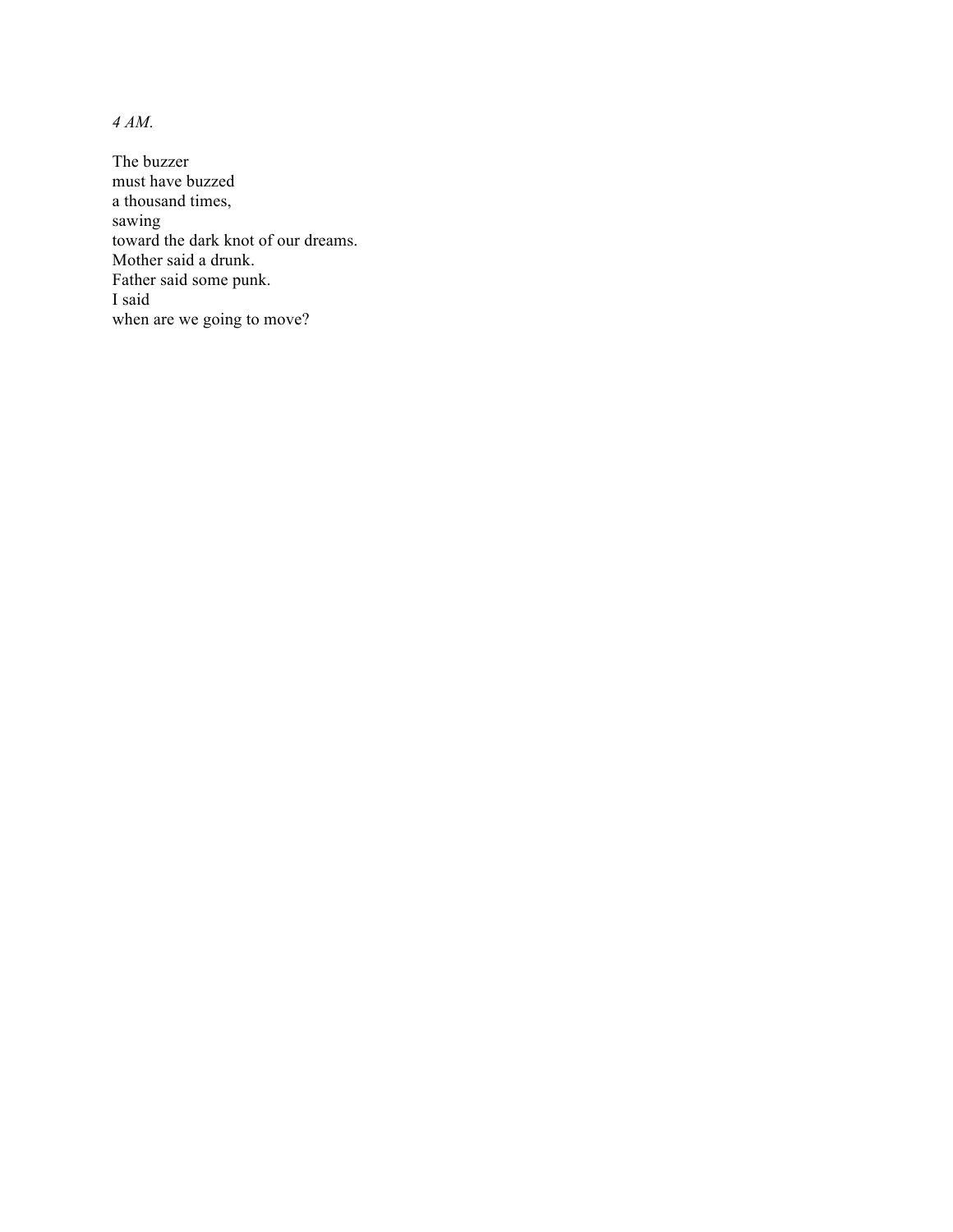# *Looking for a Place*

"I have just three children, three is all I have," my mother told the landlord. "No, seven," I said. "Shut up," she hissed. "Do you want to live in a tent?" I wondered if I was one of the three she meant.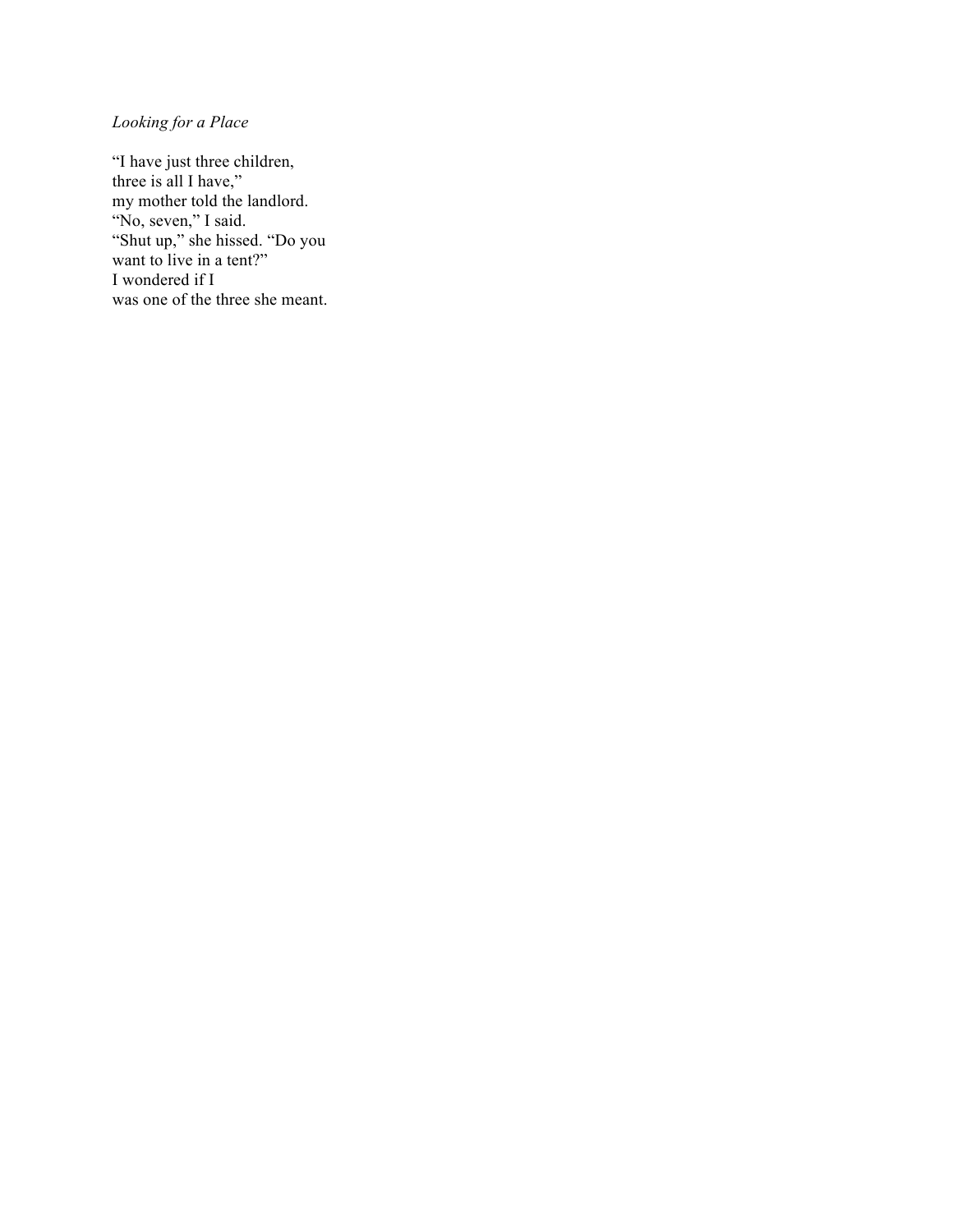#### *Accommodations*

I'm Summering at Valencia Court, my friend at Welfare found it; I'm Wintering at a small resort where the heat works if you pound it. I'll be Springing at this place I know next door to the Monterey; the view of broken glass below takes my breath away. The Belvedere is out this year, no one important stays there; and frankly I'm fed up to here with the Broadmoor and the Mayfair. The Whitehall lacks a certain charm, the service is appalling; perhaps I'll try the Clinton Arms they say it's fine for Falling.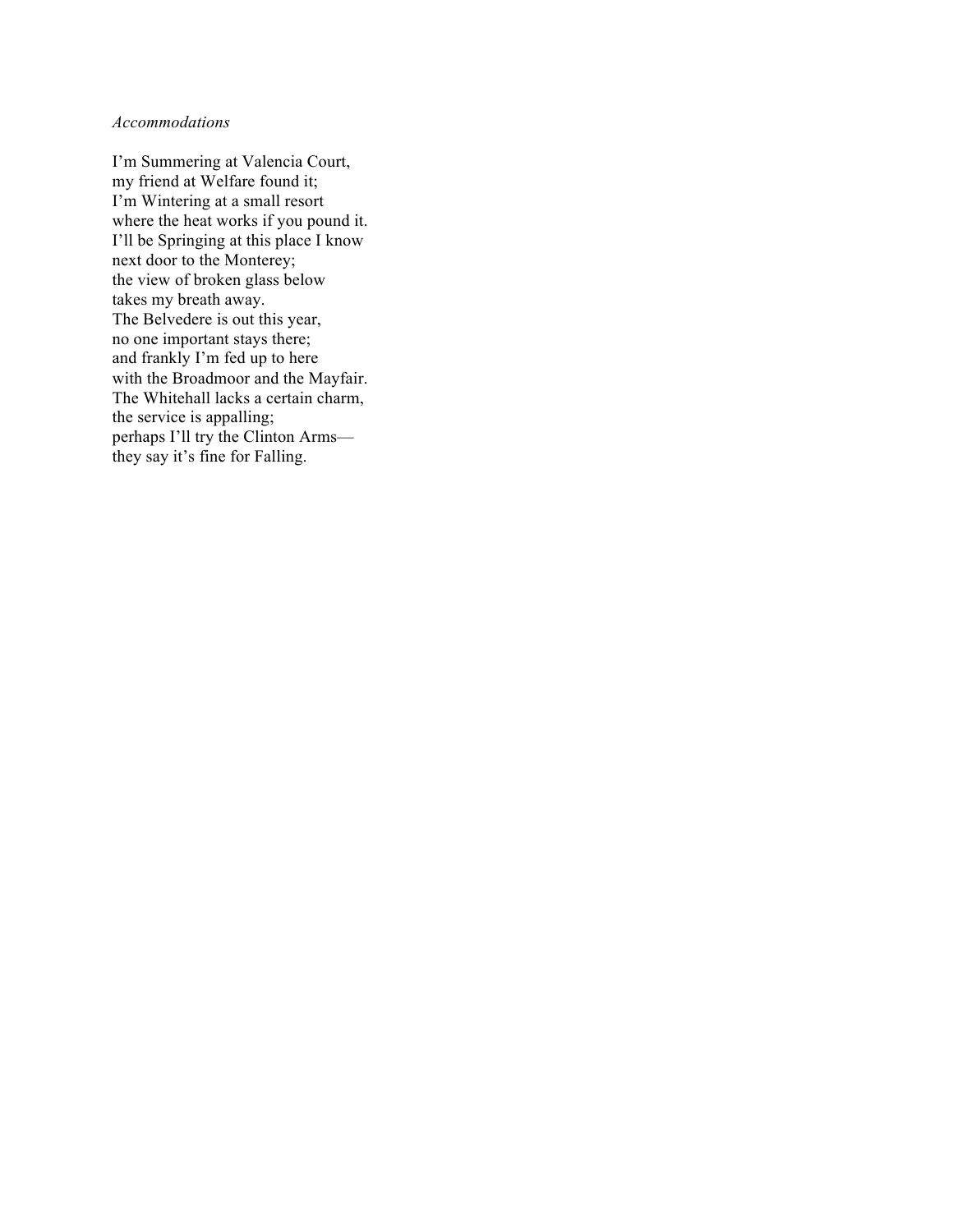*Right? Wrong*

At last the police are black and white. Prepare for fair days and impartial nights. Right? Wrong. Chasers are their own race when you're being chased.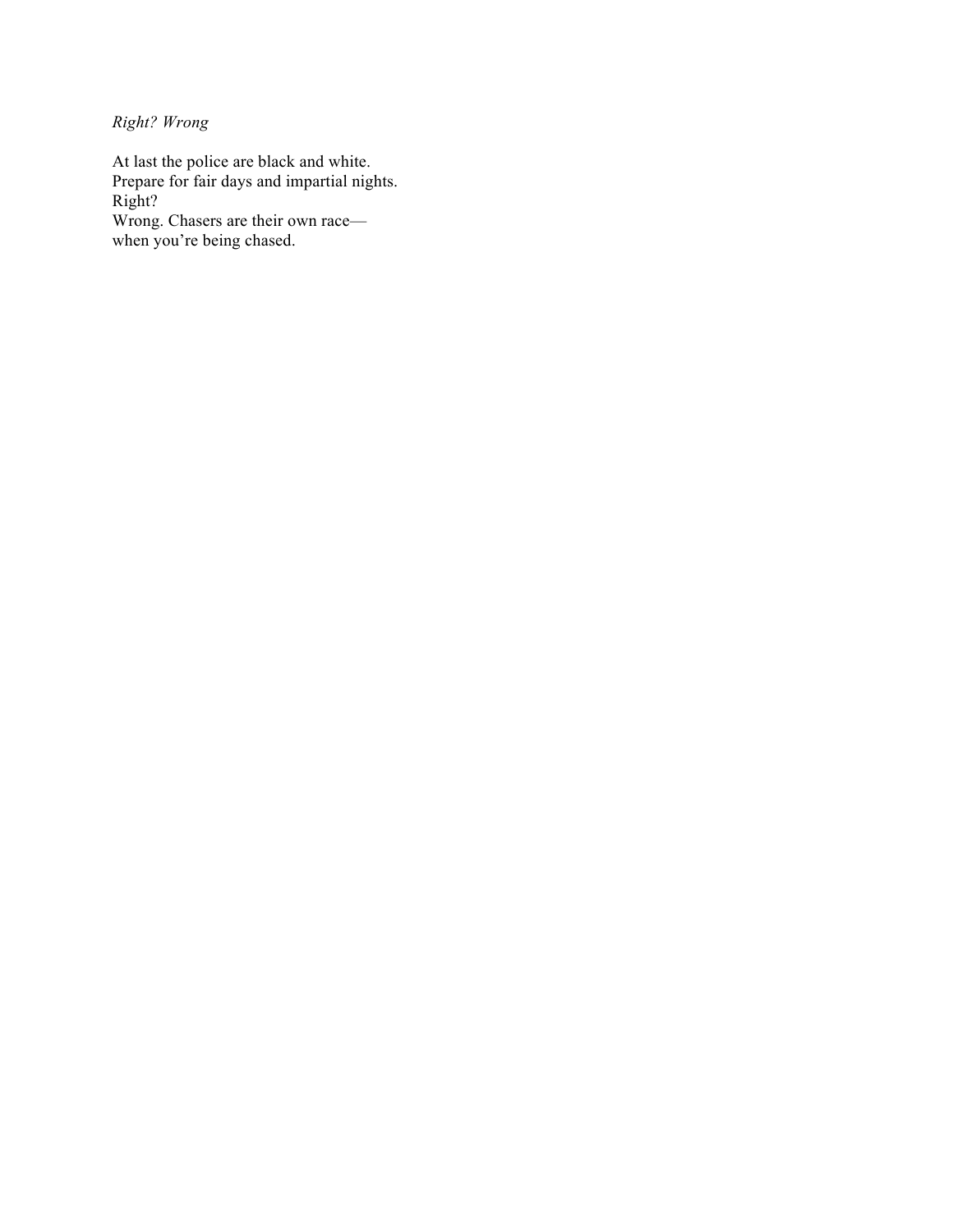## *This Morning's News*

Yesterday was so hot kids opened 4300 hydrants all over the city and oceans of cold water ran down the sewers, drying up and turning off all the expensive air-conditioners in the big offices downtown, and the man sweated in his button-down shirt. Isn't that a shame?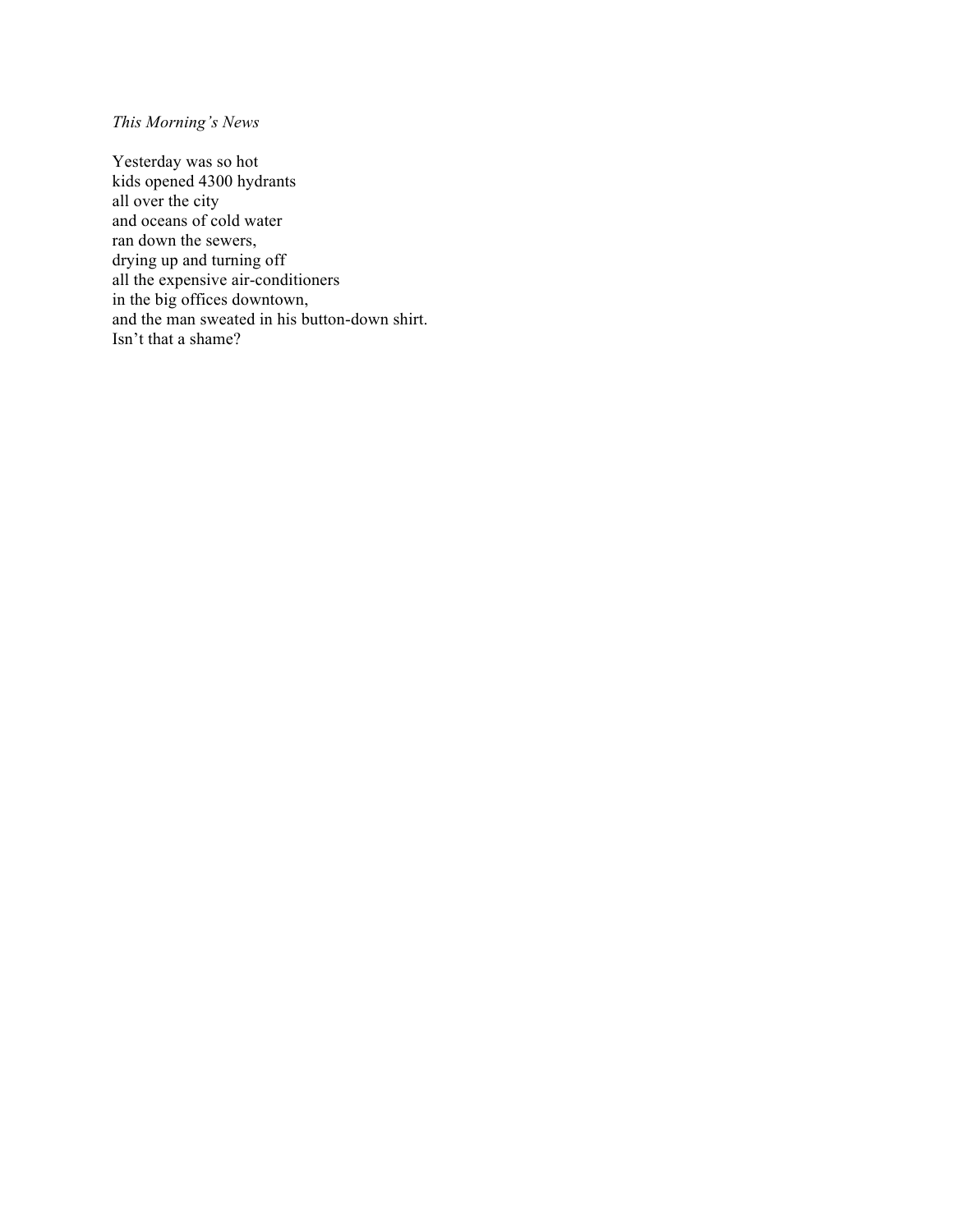## *Integration*

It happens every day always the same way, you can depend on it: the walkers get to school first; they play outside before the bell. At eight fifty-six—have no doubt the new bus from over the canal appears, and all the children shout, "The colored bus is here."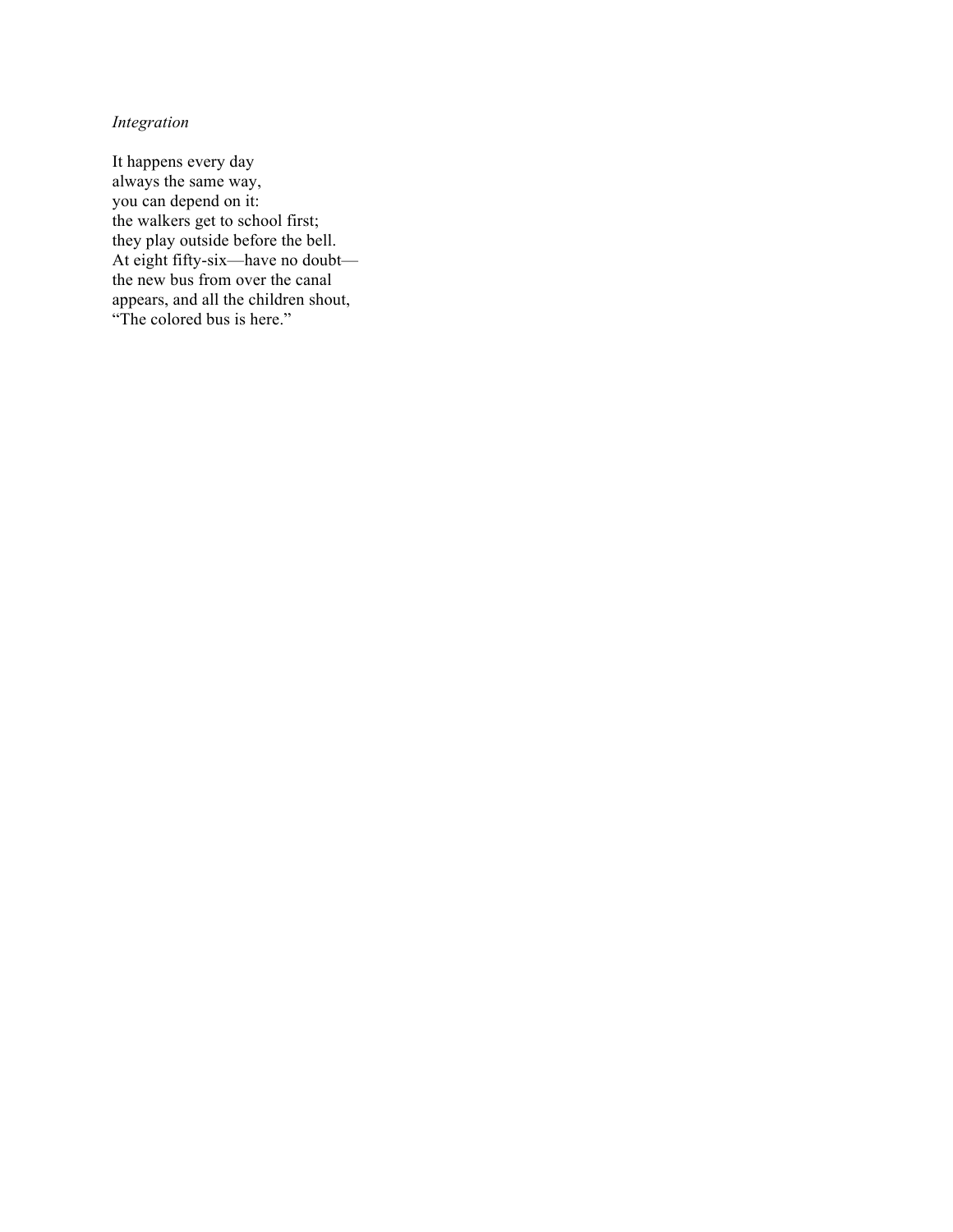#### *The Cabbie*

I was born around the corner but that was long ago. I live in Flatbush now. We were poor. No one will ever know just how.

One small basin in the hall for everyone to share. The toilet was outside. In the winter no coal ... and remember: no Welfare. My little sister died.

We never had enough. We kids wore those tight caps, you know, like George Raft, and we were tough. For fifty cents we'd slap some guy around. Or do it just for laughs.

You see that place across the street, where it says "Mobilization for Youth"? That was once a Hungarian restaurant where Teddy Roosevelt used to eat. I'm telling you the honest truth: I couldn't begin to count

all the lunches he had down here just a few blocks from where I hung around. Of course now nobody comes here. It's the blacks who've dragged the neighborhood down.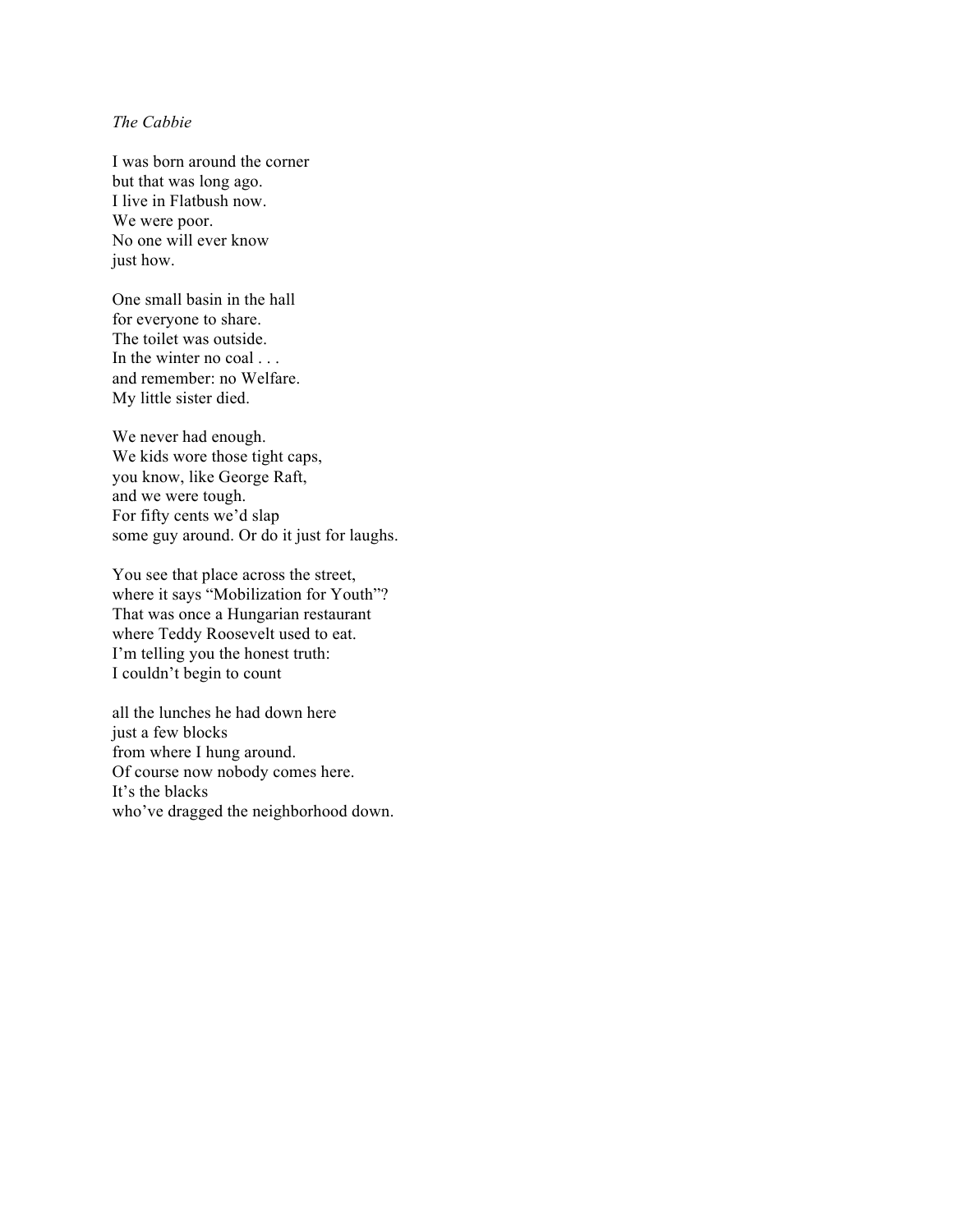*A Discussion*

"So you live at 1581 Park Avenue. Used to be a good address." "Yes." "Now it's sort of gone to . . . well, you know." "No."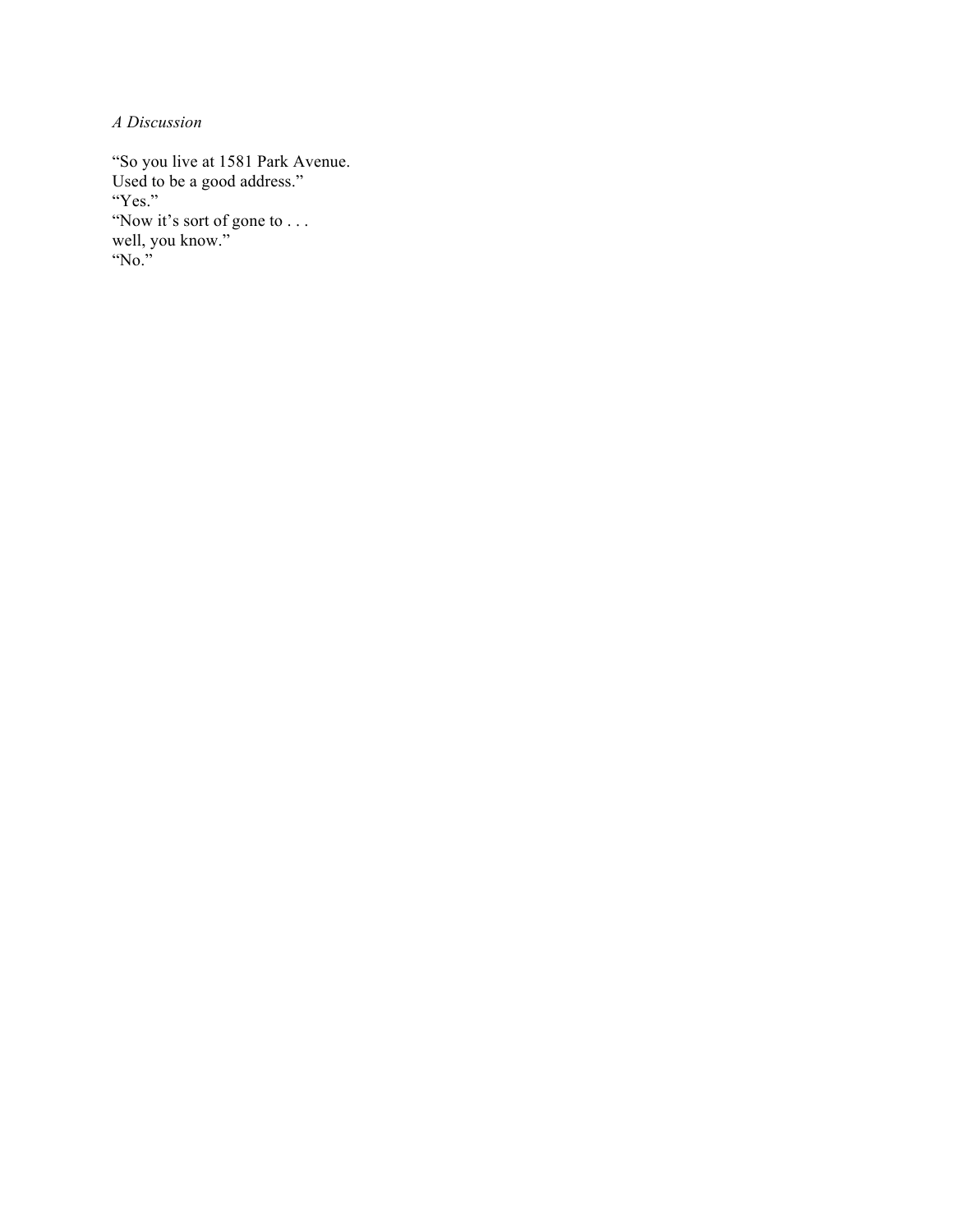*One Man's History*

As a baby I was taught to smile; my mother wanted a happy child.

As a boy I was warmed by the sun and fanned by sufficient funds.

As a youth I was given a car; I planned to go far.

As a young man I dreamed of love, uncertain what I was dreaming of.

As a husband I stopped hunting honey and started chasing money.

As a citizen I tried to be a friend to all humanity.

As a success I nursed my pride, and then I died.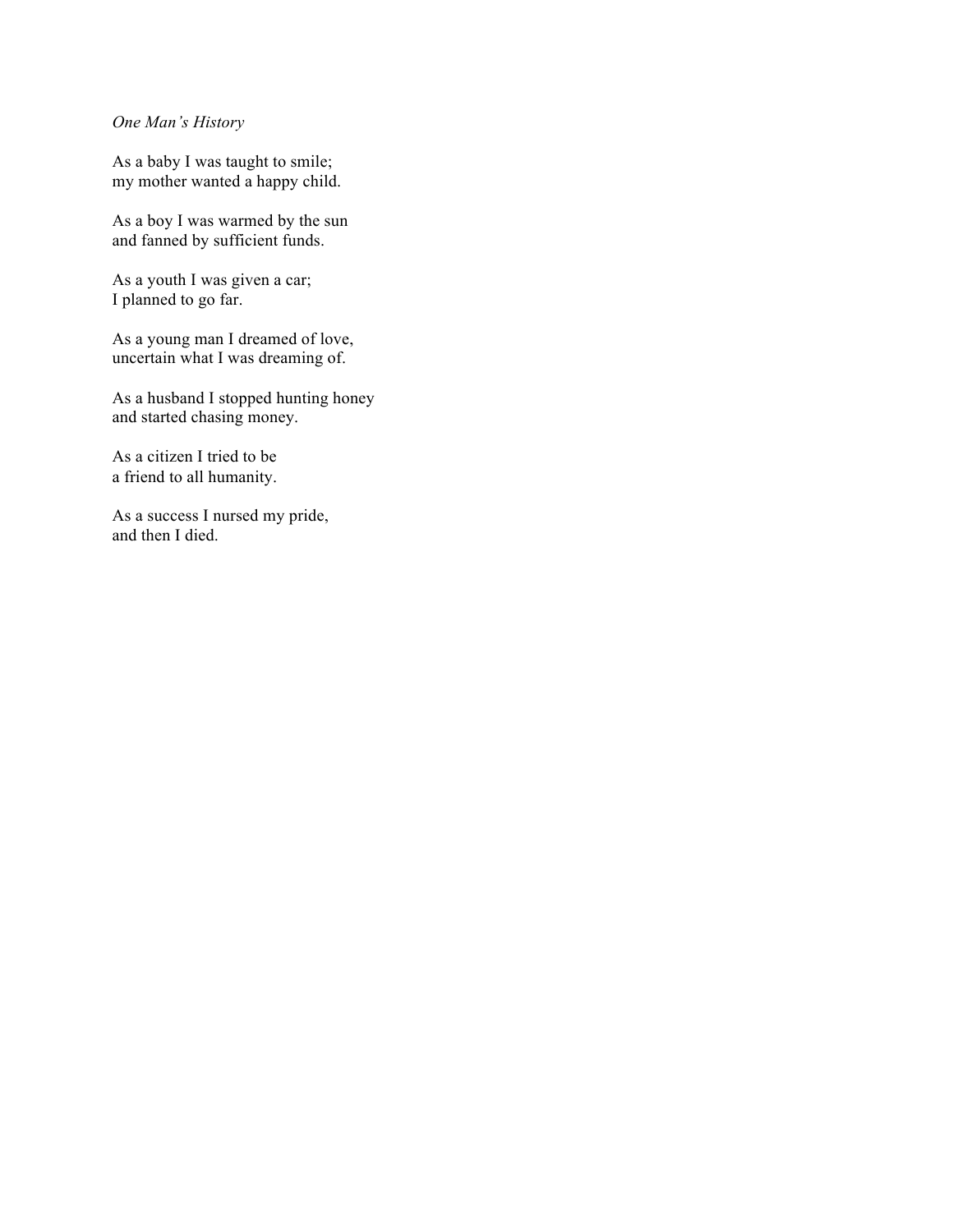### *Touches*

*Albert* My hand on your shoulder makes you all edges. You shrug me off and hug yourself hard.

### *Thomasina*

That boy you swatted so hard he cried, because he touched your hair . . he says he touched you because he likes you.

### *Mr. B***.**

When you scold a child so professionally he weeps (and after you have written "good interaction" in his folder), do you long to touch him?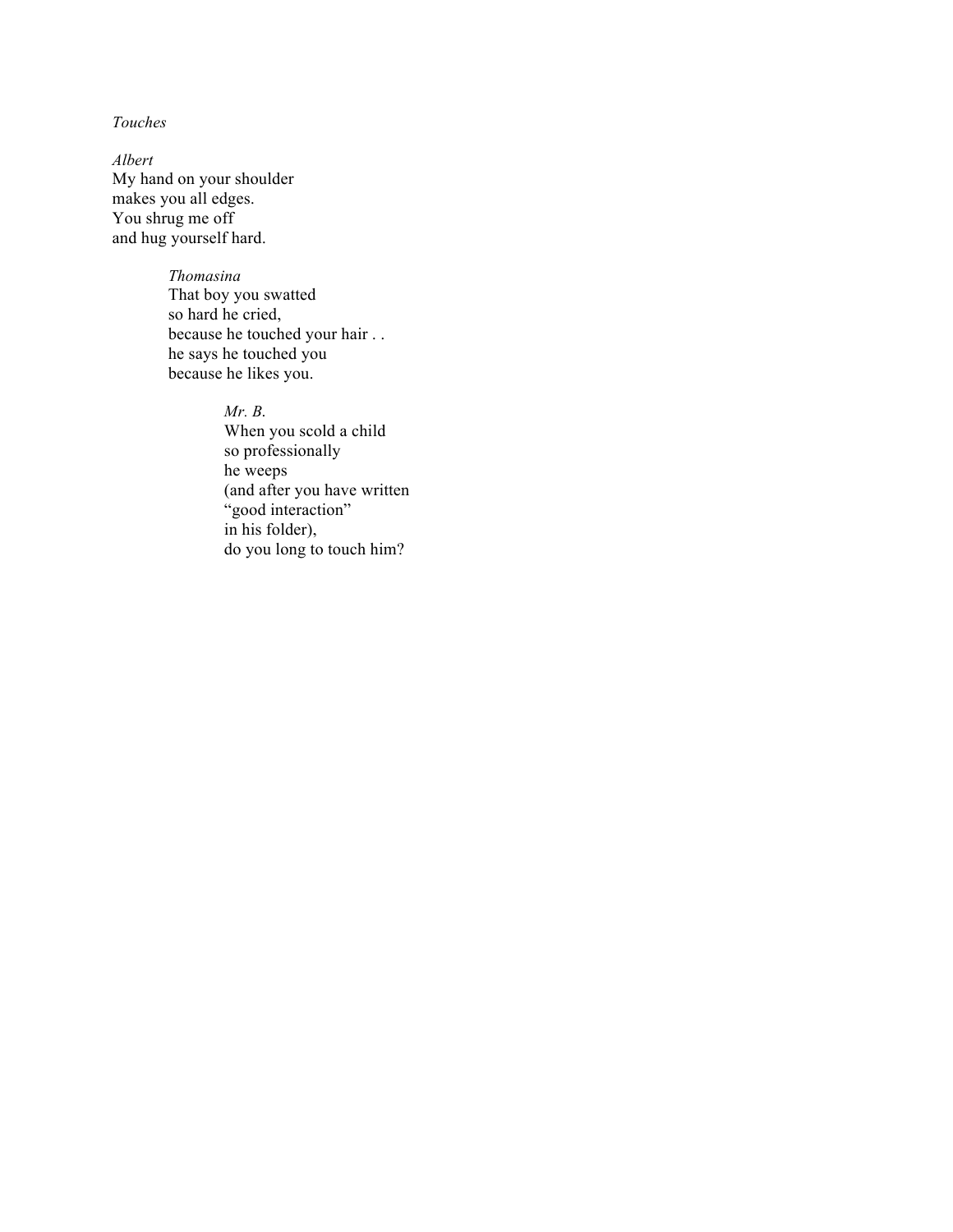#### *On the Outskirts of Town*

There was a young messenger who found himself on the outskirts of town, outside the wall. The wall was too thick to speak through, too hard to crack and too high to vault. There was a gate, but it was painfully narrow, permitting nothing to pass but sand and sorrow. Fortunately, the messenger carried chalk; he began to scrawl his message on the wall.

He did this continually, day after day, year after year, until the entire wall encircling the town was covered with his writing. Then he returned to his starting point and began anew.

But the townspeople, living their minutes on the other side, did not know. Sometimes, lying awake in their beds, they actually heard the chalk scraping the wall. But they thought it might be their own breathing, or perhaps a small bird. Never did they dream it was a message for the

The messenger grew old. His hair turned white (partly from chalk dust) and his fingers became stiff. Still he wrote on. He had no other engagements.

In time a second messenger was sent to seek the first. He found the old man lying beside the wall, too worn to write another word. The new messenger said a prayer and took the chalk from between the dying man's fingers. Then he began to scrawl the same old message to the town: THE HANDWRITING ON THE WALL WILL WEAR THIS WALL DOWN.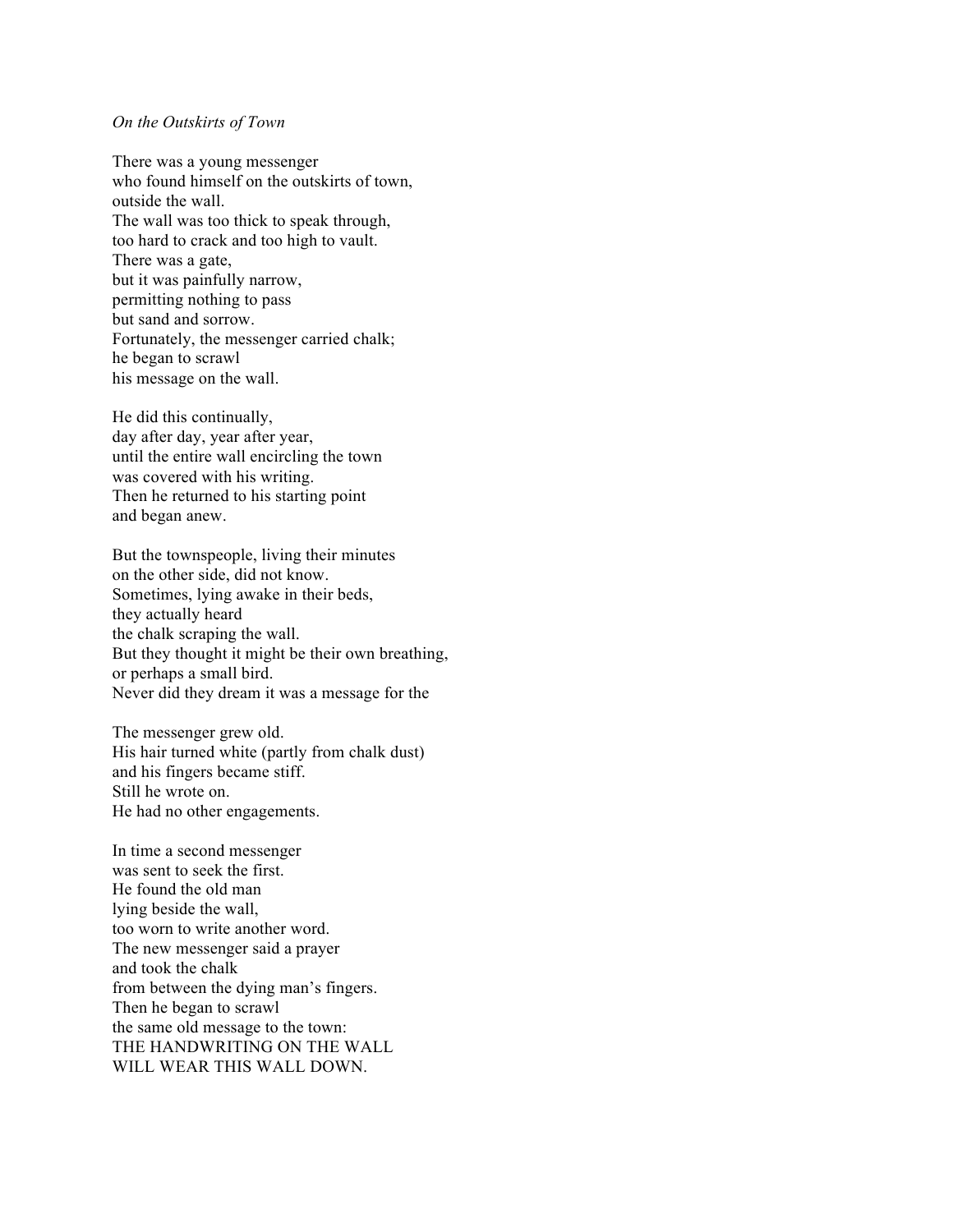#### *Dancing on Rivers*

An enormous map of Puerto Rico has been painted on the classroom floor; a green Caribbean laps the walls. The teacher asks for origins: there is a scurrying of Bronx feet across blue mountains and along red rivers to Ponce . . . San Juan . . . Arecibo. These are names to stand on: red currents rush into bloodstreams.

If I were asked to take my stance, would I sweep the mind's floor in search of the Oder ... the Vistula . . . the spent Hudson that harbored my fathers' hopes? I am a child dancing on rivers, swinging my soul.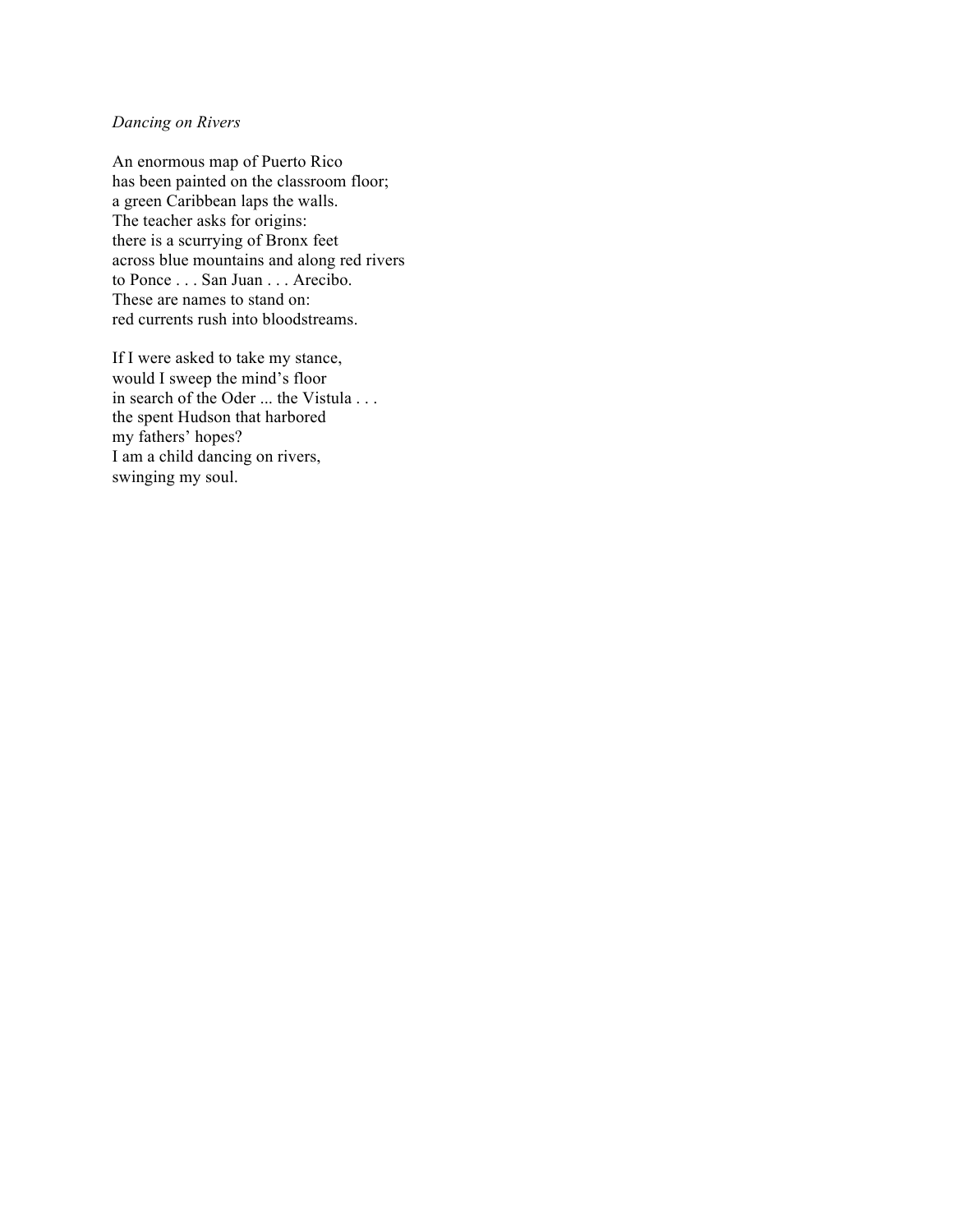#### *Man, Where're You At?*

Dear Hector: You asked me, "Man, where're you at?" I'm trying to tell you.

I earn bread writing near a stream that runs between my door and a willow tree. Each night it trickles north through my parched dreams, turning them green. At dawn two mallards make love upon the pond. There are blue eggs buried on the far shore.

This stream joins the Norwalk River farther down and forms a sparkling spine along the back of my lounging town, emptying at last into Long Island Sound. In time the waters on which the mallards enlarged their dawn lap the piers of Triborough Bridge, sixty miles from my cushioned lawn.

Some days, seeking the waters' source, I am turned downstream by some civilizing force, toward the city, toward where the questions are. *Man, where're you at?* A good question, that, but who would believe an answer fetched so far?